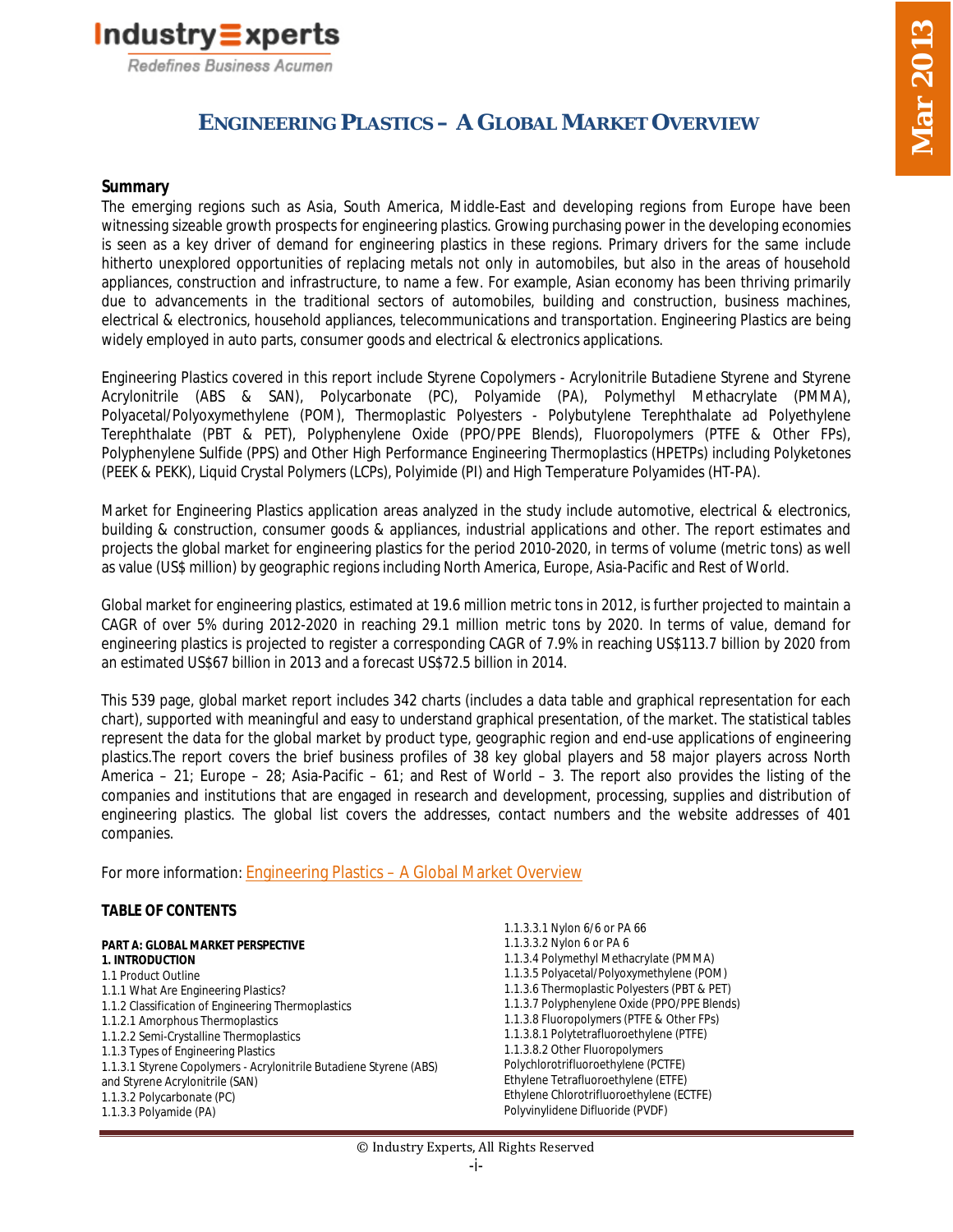

Redefines Business Acumen

### **ENGINEERING PLASTICS – A GLOBAL MARKET OVERVIEW**

Perfluoroalkoxy Polymer (PFA) Polyvinyl Fluoride (PVF) 1.1.3.9 Polyphenylene Sulfide (PPS) 1.1.3.10 Other High Performance Engineering Thermoplastics (HPETPs) 1.1.3.10.1 Polyketones Polyetheretherketone (PEEK) Polyaryletherketones (PAEK) 1.1.3.10.2 Liquid Crystal Polymers (LCP) 1.1.3.10.3 Polyimides (PI) 1.1.3.10.4 High Temperature Polyamides (HT-PA) 1.1.4 Engineering Plastics (2012) Global Market by Product Type **2. END-USE APPLICATIONS OF ENGINEERING PLASTICS**

- 2.1 Automotive
- 2.2 Electrical & Electronics
- 2.3 Building & Construction
- 2.4 Consumer Goods and Appliances
- 2.5 Industrial Applications
- 2.6 Other Applications

#### **3. KEY MARKET TRENDS**

3.1 Emerging Regions Exhibit Good Growth Potential for Engineering Plastics

3.1.1 Asian Tigers All Set to "Roar"

3.1.2 South America: Not to be Left Behind

3.1.3 Companies' Initiatives

3.2 Penetration of Green Vehicles Portends High Growth Potential for Engineering Plastics

3.2.1 Propelling Forces

3.2.2 Requisite Materials

3.2.3 "Green" Vehicles and Applications of Engineering Plastics

3.2.4 Strategies of Plastic Producers to Take a Share of the Pie

3.3 Sustainability through Bio-Based Engineering Plastics

3.3.1 Bio-Based Engineering Plastics Developments from Players' Perspective

3.4 Developments in Medical Implant Solutions Using Engineered Plastics

#### **4. KEY GLOBAL PLAYERS**

#### **5. KEY BUSINESS TRENDS**

Teijin Chemicals and SK Chemicals in Collaboration South Korean Polymer Development Center Opened by Bayer MaterialScience

SABIC's Post-Industrial Recycled (PIR) Material Used by Renault in Fabricating Fenders

Mitsui Chemicals and Kemira Sign a Licensing Agreement

Altuglas International and NatureWorks Enter into a Marketing Partnership

Ultramid® B Polyamide 6 Capacity Expanded by BASF Novel Polycarbonate Range from Bayer MaterialScience for Furniture

Fiat 500L MPV Equipped with SABIC's PC Automotive Glazing VESTAMID® NRG Introduced by Evonik

Evonik and Grolman Nordic AS Form a Cooperation Agreement SABIC's NORYL GTX™ Resin Chosen by Mitsubishi Motors Corporation

Sinterline™ Polyamide 6 Powder for Laser Sintering Launched by Solvay

Victrex to Enhance Capacity for VICTREX® PAEK Polymers Fuel Tank Solution from A. Schulman's Division

Second Compounding Line of Evonik Commissioned in China BASF and TenCate Advanced Composites in a Partnership

Polycarbonate Offerings for LED Lighting Systems Expanded by Bayer MaterialScience

BASF's Ultramid® Endure Debuts on the Application Arena BASF and SGL Group in a Co-Development Pact Bayer MaterialScience and Hi-Bis GmbH Form Joint Venture

Toray Setting Up New Indonesian Resin Compounding Base New Brand Logo Mark for Toray's Proprietary NANOALLOY® **Technology** 

Production Capacity Enhanced by Ube in Spanish Facility ULGLAZE System for High-Volume Plasma Coating from SABIC and ULVAC

DuPont Opens Innovation Center in the US

DuPont Performance Polymers Extends Zytel® Long-Chain Polyamide Range

LANXESS Polyamide 6 Material Used for Transmission Oil Pan in Audi Sports Car

MAGNUM™ SLG ABS from Styron Chosen by Volkswagen for Low Gloss Interior Parts

Nova Petrene Appointed as Exclusive Brazilian Distributor by Victrex Polyplastics Acquires LCP Leuna Carboxylation Plant GmbH Versalis' Asian Presence Reinforced

Novel Thermoplastic for Railway Seat Backs and Covers from SABIC LANXESS Acquires Bond-Laminates GmbH

Indian Specialty Polymers Production Capacity Enhanced by Solvay Ascent to Setup Compound Manufacturing Unit in Asia

Novel Engineering Plastics, Metallization Inks Showcased by BASF at EU PVSEC 2012

A. Schulman Acquires ECM Plastics, Inc, Divests Compounding Facility

Ravago Takes Over Acumen Engineering

Orange, Texas Plant Chosen by INVISTA for Launching its New Nylon **Technology** 

MAYWO Kunststoff GmbH Acquired by Röchling

Engineering Plastics from BASF to be Employed in Drinking Water Applications

Indorama Ventures Acquires PT. Polypet Karyapersada of Indonesia Worldwide Sales of Resins to be Undertaken by Polyplastics Polycarbonate Plant 2 Completed by Samsung Cheil Industries

Partnership Between DuPont and SIM-Drive Corp Enhances Range of Electric Vehicle Technology

Rhodia, Valeo and PSA Peugeot Citroën Collaborate to Demonstrate Eco-Friendliness of Recycled Technyl® Polyamide

Revolutionary Engineering Plastic Material Launched by Quadrant at Semicon West 2012

Bio-Paraxylene Offtake Agreement Formed Between Toray and Gevo

Low VOC Acetal Grade Plastic Developed by Asahi Kasei Evonik and Ampaglas Plastics Group of South Africa Set Up a Joint Venture

Mazzaferro's Polyamide Polymer Operations Taken Over by BASF DSM and China Lumena New Materials Corp Enter into an Agreement

Versalis the New Name of Eni's Chemical Division Innovative Nylon Intermediates Technology Unveiled by INVISTA LANXESS Initiates Construction of New High-Tech Plastics Facility in Belgium

BASF's Ultramid® HRX Being Used for VW's Thermostat Housing Arkema's US-Based Polycarbonate Sheet Operations Acquired by Bayer MaterialScience

Bayer MaterialScience in Collaboration with Great Wall Motors Chinese Launch of INVISTA's Premium TORZEN™ Engineering Polymers Brand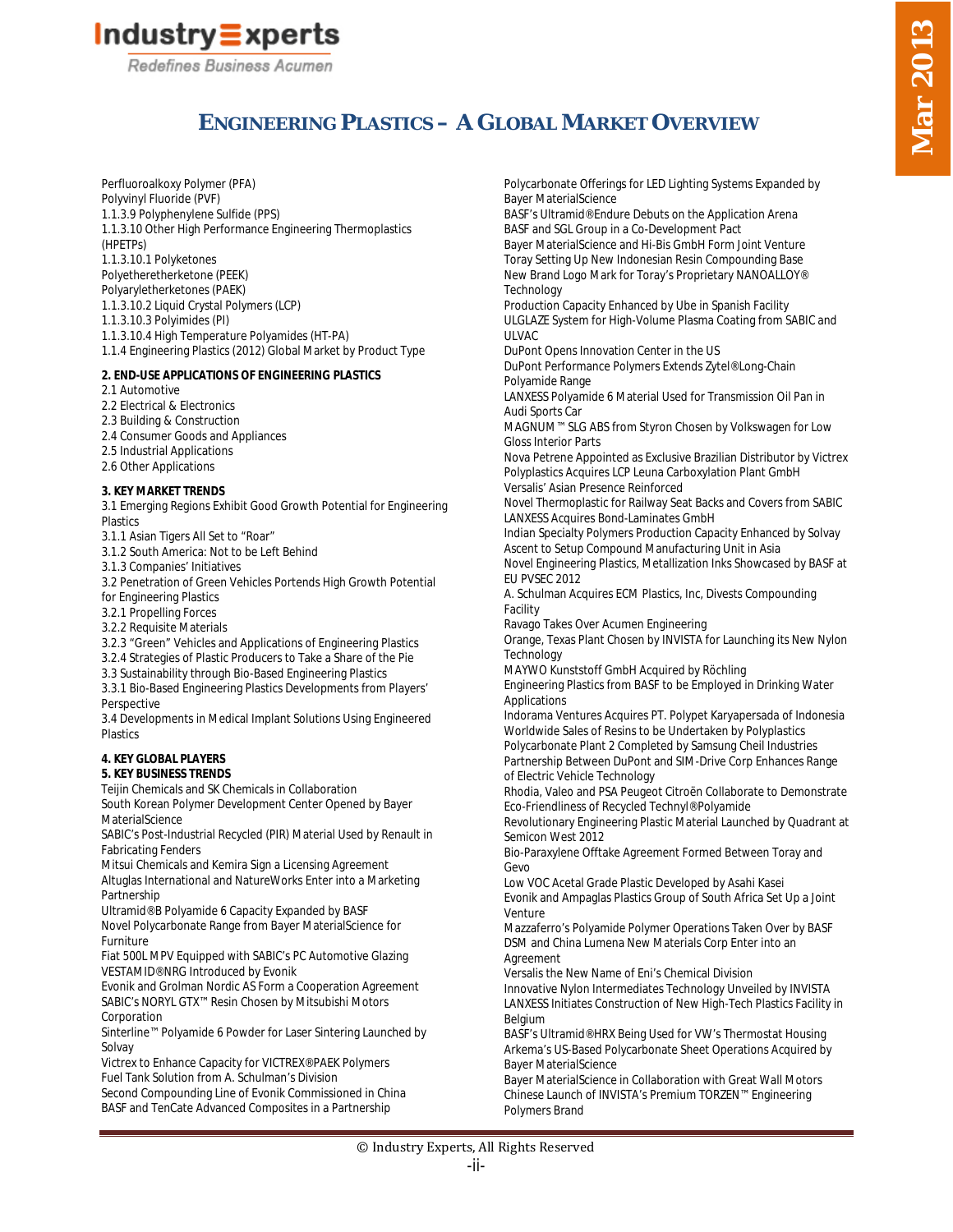# Industry Experts

Redefines Business Acumen

## **ENGINEERING PLASTICS – A GLOBAL MARKET OVERVIEW**

TORZEN™ Marathon™ Nylon Engineering Polymers from INVISTA SABIC Extends LEXAN® PC Range

Victrex and Umeco in a Marketing Partnership

Evonik's Range of VESTAMID® Terra Polyamides Obtain "Bio-Based" Certification

Eurotec AS Chooses VESTAMID® HTplus M1000 for Gearshift Levers New Range of Care Products Launched by Evonik

Polyplastics and Ticona in a Worldwide Resin Branding Agreement Korea Engineering Plastics Expands Operations

Engineering Plastic Polymer Plant to be Constructed by Indian Oil in Panipat

SSTPC Lays Foundation for New Plant in Tianjin

SABIC and CK Technologies Collaborate for Assisting Volvo Trucks North America

Arkema Extends Rilsan® HT Range

Ogapora Selects Eastman Tritan™ Copolyester for its Beverageware Nylatron® WP for Wear Pad Grade Applications Introduced by Quadrant

Two New Resins for Medical Devices Launched by Styron

Escontrol Chooses VICTREX® ST™ Polymer Over PTFE in Electrode Insulator Connector for High Pressure Vessels

Evonik's VESTAKEEP® PEEK Utilized in Dental Applicator SABIC's Brazilian and Argentine Facilities Cleared for Producing Biocompatible Resins

DuPont™ Zytel® PLUS Nylon Adopted by Tata Toyo Expansion of LANXESS' Indian Operations

Rhodia and Avantium Establish a Partnership

A. Schulman Forms Distribution Agreement with ELIX Polymers SL BASF and INEOS Establish Joint Venture

SABIC Signs MoU for Engineering Thermoplastics Compounding Unit in China

LANXESS Focusing on Lightweight Thermoplastics

SABIC Acquires Equity Stake in Automotive Innovation JV INPRO World's Largest POM Manufacturing Unit Inaugurated by Celanese DSM Acquires Majority Stake in Chinese UHMWPE Fiber Producer Nitriflex Distribuidora Appointed Brazilian Distributor by Asahi Kasei DIC Corp Commences Expansion of PPS Polymer Production Capacity

Polyplastics Develops Product to Expand its VECTRA® Range Teijin's Polycarbonate Resin Used by Citroen DS5 for Plastic Glazing Durable, Lightweight VICTREX Pipes™ Based on VICTREX® PEEK from Victrex

Polyplastics Expands Malaysian POM Facility

Polyplastics' Expansion Initiatives in China

LANXESS Intensifies Chinese Activities

DSM and KuibyshevAzot Form Strategic Cooperation in Russia Solvay and Avantium in a Co-Development Agreement Innovative Automotive Seats Material from Asahi Kasei Plastics Portable Electronics Market "Colored" by Mitsubishi Engineering

Plastics A. Schulman Acquires Majority Stake in Surplast SA

Arkema Divests Medical PEKK Operations while Consolidating Industrial PEKK Operations

European Engineering Plastics Compounding Capacity Expanded by BASF

SABIC Enhanced its Range of Polycarbonate Offerings by Adding SABIC® PC Resin

SABIC Expands PC Production Capacity in China

DuPont Performance Polymers' Expansion Initiatives in Asia

Rhodia Teams Up with Faurecia

Innovative Alternative for Nylon from Asahi Kasei

Polycarbonate for New Doha International Airport Supplied by Styron

X-Ray Visible/Detectable Detectathene Super XD Engineering Plastic Introduced by Detectamet

Food-Grade Engineering Plastics Launched by Quadrant Additional Production Line Boosts A. Schulman's Brazilian Facility Samyang Corp's Hungarian Plant Inaugurated

BASF Offers Two Novel Ultramid® High Speed Grades and Enhanced ULTRASIM™ Simulation Method

SABIC Innovative Plastics and IAV GmbH in Collaboration Rhodia Acquires Engineering Plastics Operations of PI Industries Rhodia Enhances Polymer Production

Solvay Completes Rhodia Acquisition

PI Industries' Indian Engineering Plastics Division Acquired by Rhodia US Production of PET Film Consolidated by DuPont Teijin Films DuPont-LANXESS JV Expands PBT Compounding Capacity

DuPont Signs 2K Licensing Agreement with Evonik

LANXESS Sets Up New Plant in Gastonia, North Carolina Asahi Kasei Plastics' Investment for Expansion of Production South Korean Engineering Plastics Capacity of BASF Expands Green Packaging Solutions from DSM Engineering Plastics Shandong ICD High Performance Fibre Co Ltd Acquired by DSM Eastman Divests Performance Polymers PET Operations BASF Launches Engineering Plastics for Medical Technology

Chinese Production Capacity of PET Film for Optical Use Enhanced by Toray

Sumika Styron Polycarbonate Ltd New Name of Polycarbonate Joint Venture Between Styron and Sumitomo

New Plant in Cherokee County Set Up by RheTech Engineered Plastics

DSM and KuibyshevAzot Form Strategic Deal in Russia BASF Increases Engineering Plastics Compounding Capacity in China Akulon RC Launched by DSM Engineering Plastics

#### **6. GLOBAL MARKET OVERVIEW**

6.1 Global Engineering Plastics Market Overview by Product Type 6.2 Global Engineering Plastics Product Type Market Overview by Geographic Region

6.2.1 Styrene Copolymers - Acrylonitrile Butadiene Styrene and Styrene Acrylonitrile

6.2.2 Polycarbonate

6.2.3 Polyamide

6.2.4 Polymethyl Methacrylate

6.2.5 Polyacetal/Polyoxymethylene

6.2.6 Thermoplastic Polyesters

6.2.7 Polyphenylene Oxide

6.2.8 Fluoropolymers

6.2.9 Polyphenylene Sulfide

6.2.10 Other High Performance Engineering Thermoplastics

6.3 Global Engineering Plastics Market Overview by End-Use **Applications** 

6.3.1 Global Engineering Plastics End-Use Applications Market Overview by Product Types

6.3.1.1 Styrene Copolymers - Acrylonitrile Butadiene Styrene and Styrene Acrylonitrile

6.3.1.2 Polycarbonate

- 6.3.1.3 Polyamide
- 6.3.1.4 Polymethyl Methacrylate
- 6.3.1.5 Polyacetal/Polyoxymethylene
- 6.3.1.6 Thermoplastic Polyesters
- 6.3.1.7 Polyphenylene Oxide
- 6.3.1.8 Fluoropolymers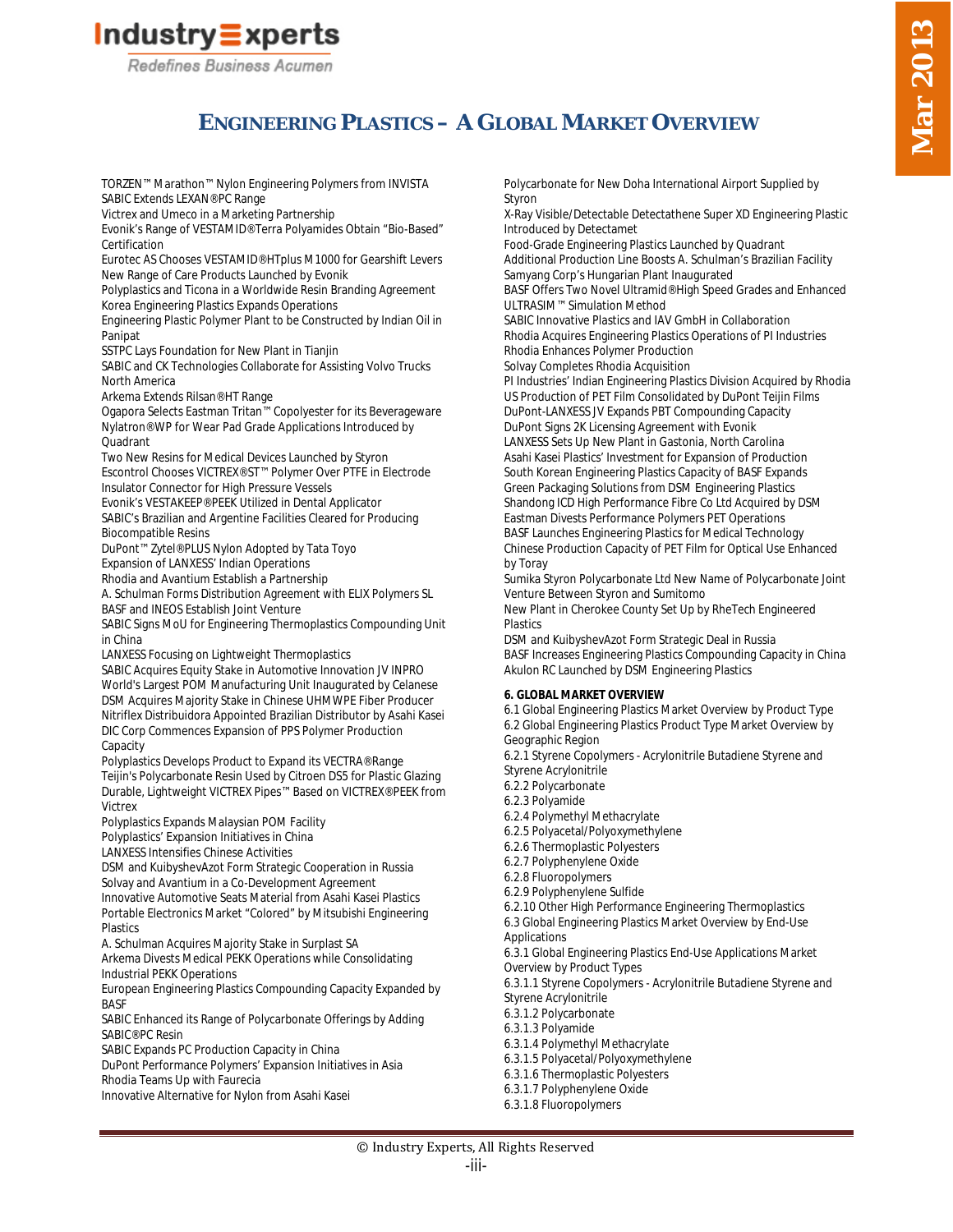Redefines Business Acumen

## **ENGINEERING PLASTICS – A GLOBAL MARKET OVERVIEW**

6.3.1.9 Polyphenylene Sulfide (PPS) 6.3.1.10 Other High Performance Engineering Thermoplastics **PART B: REGIONAL MARKET PERSPECTIVE** Global Engineering Plastics Market Overview by Geographic Region **REGIONAL MARKET OVERVIEW 1. NORTH AMERICAN ENGINEERING PLASTICS MARKET** 1.1 North American Engineering Plastics Market Overview by Geographic Region 1.2 North American Engineering Plastics Market Overview by Product Types 1.3 North American Engineering Plastics Market Overview by Country for Major Product Types 1.3.1 Styrene Copolymers - Acrylonitrile Butadiene Styrene and Styrene Acrylonitrile 1.3.2 Polycarbonate 1.3.3 Polyamide 1.3.4 Polymethyl Methacrylate 1.3.5 Polyacetal/Polyoxymethylene 1.3.6 Thermoplastic Polyesters 1.3.7 Polyphenylene Oxide 1.3.8 Fluoropolymers 1.4 North American Engineering Plastics Market Overview by Country **1.4.1 THE UNITED STATES** 1.4.1.1 United States Engineering Plastics Market Overview by Product Types **1.4.2 CANADA** 1.4.2.1 Canada Engineering Plastics Market Overview by Product Types **1.4.3 MEXICO** 1.4.3.1 Mexico Engineering Plastics Market Overview by Product Types 1.5 Major Market Players A. Schulman, Inc (United States) Asahi Kasei Plastics North America (United States) Ascend Performance Materials LLC (United States) Celanese Corporation (United States) Chevron Phillips Chemical Company LP (United States) Dyneon LLC (A 3M Company) (United States) E. I. Dupont De Nemours & Co (United States) Eastman Chemical Company (United States) Fortron Industries LLC (United States) Honeywell International (United States) Ineos ABS (USA) Corporation (United States) Invista (United States) KAL-Trading Inc (Canada) Network Polymers, Inc. (United States) Polyone Corporation (United States) Ravago Manufacturing Americas LLC (United States) SABIC Innovative Plastics US LLC (United States) Saint-Gobain Performance Plastics (United States) Styron LLC (United States) Topas Advanced Polymers, Inc. (United States) ZL Engineering Plastics Inc (United States) **2. EUROPEAN ENGINEERING PLASTICS MARKET** 2.1 European Engineering Plastics Market Overview by Geographic

2.2 European Engineering Plastics Market Overview by Product

Region

Types

2.3 European Engineering Plastics Market Overview by Geographic Region for Major Product Types 2.3.1 Styrene Copolymers - Acrylonitrile Butadiene Styrene and Styrene Acrylonitrile 2.3.2 Polycarbonate 2.3.3 Polyamide 2.3.4 Polymethyl Methacrylate 2.3.5 Polyacetal/Polyoxymethylene 2.3.6 Thermoplastic Polyesters 2.3.7 Polyphenylene Oxide 2.3.8 Fluoropolymers 2.4 European Engineering Plastics Market Overview by Individual Regions 2.4.1 WESTERN EUROPE 2.4.1.1 Western Europe Engineering Plastics Market Overview by Product Types 2.4.2 CENTRAL & EASTERN EUROPE 2.4.2.1 Central & Eastern Europe Engineering Plastics Market Overview by Product Types 2.4.3 CIS COUNTRIES 2.4.3.1 CIS Countries Engineering Plastics Market Overview by Product Types 2.5 European Engineering Plastics Market Overview by Country 2.5.1 Styrene Copolymer 2.5.2 Polycarbonate 2.5.3 Polyamide 2.5.4 Other Engineering Plastics 2.6 Major Market Players AD Majoris (France) Altuglas International (France) Aquafil SpA (Italy) Arkema SA (France) BASF SE (Germany) Bayer Materialscience AG (Germany) Centroplast Engineering Plastics GmbH (Germany) Domo Engineering Plastics GmbH (Germany) EMS-Grivory (A Unit of EMS-Chemie AG) (Switzerland) Ensinger GmbH (Germany) Evonik Industries AG (Germany) Grupo Repol (Spain) Kuibyshevazot OJSC (Russia) Lanxess AG (Germany) Pentac Polymer GmbH (Germany) Radici Partecipazioni SpA (Italy) Ravago SA (Luxembourg) Rhodia SA (France) Röchling Engineering Plastics Group (Germany) Röchling Sustaplast KG (Germany) Royal DSM NV (The Netherlands) So.F.Ter. Spa (Italy) Solvay SA (Belgium) Styrolution Group GmbH (Germany) Ticona GmbH (Germany) Topas Advanced Polymers GmbH (Germany) Versalis SpA (Italy) Victrex PLC (United Kingdom)

#### **3. ASIA-PACIFIC ENGINEERING PLASTICS MARKET**

3.1 Asia-Pacific Engineering Plastics Market Overview by Geographic Region 3.2 Asia-Pacific Engineering Plastics Market Overview by Product Types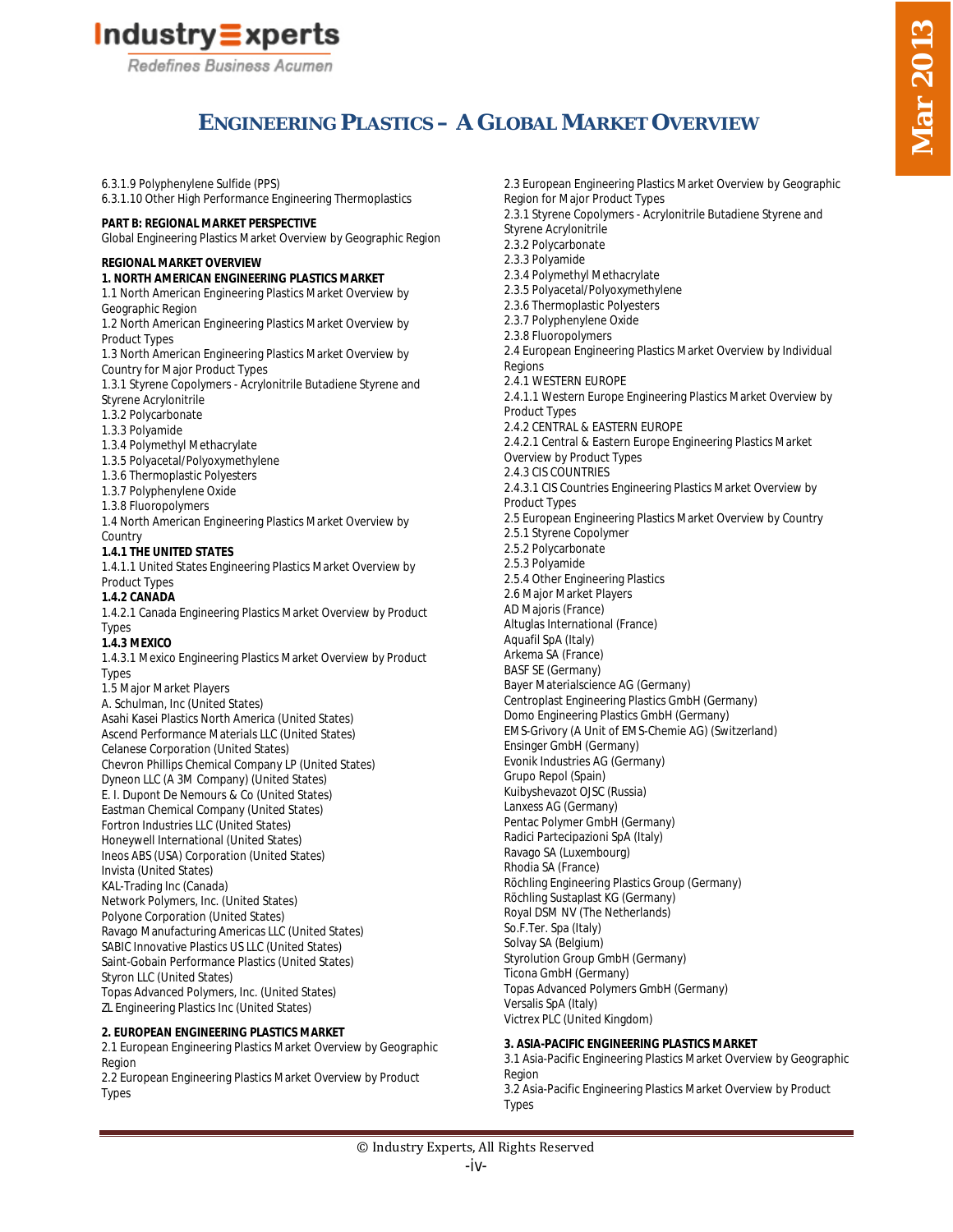

Redefines Business Acumen

## **ENGINEERING PLASTICS – A GLOBAL MARKET OVERVIEW**

3.3 Asia-Pacific Engineering Plastics Market Overview by Country for Major Product Types 3.3.1 Styrene Copolymers - Acrylonitrile Butadiene Styrene and Styrene Acrylonitrile 3.3.2 Polycarbonate 3.3.3 Polyamide 385 3.3.4 Polymethyl Methacrylate 3.3.5 Polyacetal/Polyoxymethylene 3.3.6 Thermoplastic Polyesters 3.3.7 Polyphenylene Oxide 3.3.8 Fluoropolymers 3.3.9 Polyphenylene Sulfide 3.3.10 Other High Performance Engineering Thermoplastics 3.4 Major Market Players Asahi Glass Co Ltd (Japan) Asahi Kasei Corporation (Japan) Bayer Thai Company Limited (Thailand) Bhansali Engineering Polymers Limited (India) Cheil Industries Inc (South Korea) Chi Mei Corporation (Taiwan) China Lumena New Materials Corporation (China) China National Petroleum Corporation (CNPC) (China) China Pingmei Shenma Energy & Chemical Group Co Ltd (China) Daicel Corporation (Japan) Daicel Polymer Ltd (Japan) Daicel-Evonik Ltd (Japan) Daikin Industries Ltd (Japan) Denki Kagaku Kogyo Kabushiki Kaisha (Denka) (Japan) Desco Co Ltd (South Korea) DIC Corporation (Japan) Gharda Chemicals Limited (India) Guangdong Xinhui Meida Nylon Co Ltd (China) Gujarat State Fertilizers & Chemicals Ltd. (India) Idemitsu Kosan Co Ltd (Japan) Indorama Ventures PCL (Thailand) Juhua Group (China) Kingfa Sci. & Tech. Co. Ltd. (China) Kolon Plastics Inc (South Korea) Korea Engineering Plastics Co Ltd (South Korea) Kuraray (Japan) LG Chem Ltd (South Korea) Mitsubishi Engineering Plastics Corporation (Japan) Mitsui Chemicals Inc (Japan) Nippon Steel & Sumikin Chemical (Shenzhen) Ltd (China) Polyplastics Co Ltd (Japan) PTM Engineering Plastics (Nantong) Co Ltd (China) Samyang (Holdings) Corporation (South Korea) Shandong Dongchen Engineering Plastic Co Ltd (China) Shanghai Bluestar New Chemical Materials Co Ltd (China) Shanghai Genius Advanced Material Co Ltd (China) Shanghai Pret Composites Co Ltd (China) Shinkong Synthetic Fibers Corporation (Taiwan) Sinochem International Corporation (China) Sinopec Mitsubishi Chemical Polycarbonate (Beijing) Co Ltd (China) Sinopec Shanghai Gaoqiao Company (China) SK Chemicals Co Ltd (South Korea) SRF Ltd (India) Styrolution ABS (India) Limited (India) Sumika Styron Polycarbonate Limited (SSPC) (Japan) Sumitomo Chemical Co Ltd (Japan) Taita Chemical Company Limited (Taiwan) Teijin Chemicals Limited (Japan)

Thai Polyacetal Co Ltd (Thailand) Thai Polycarbonate Co Ltd (Thailand) Toray Plastics (Malaysia) Sdn Bhd (Malaysia) Toray Industries, Inc (Japan) Tosoh Corporation (Japan) Toyobo Co Ltd (Japan) Ube Industries Ltd (Japan) Ueno Fine Chemicals Industry Co Ltd (Japan) UMG ABS Ltd (Japan) Unitika Ltd (Japan) Wintech Polymer Ltd (Japan) Xinjiang Blue Ridge Tunhe Chemical Industry Co Ltd (China) Yunnan Yuntianhua Co Ltd (China) 3.5 Asia-Pacific Engineering Plastics Market Overview by Country 3.5.1 CHINA 3.5.1.1 China Engineering Plastics Market Overview by Product Types 3.5.2 JAPAN 3.5.2.1 Japan Engineering Plastics Market Overview by Product Types 3.5.3 SOUTH KOREA 3.5.3.1 South Korea Engineering Plastics Market Overview by Product Types 3.5.4 TAIWAN 3.5.4.1 Taiwan Engineering Plastics Market Overview by Product Types 3.5.5 INDIA 3.5.5.1 India Engineering Plastics Market Overview by Product Types 3.5.6 THAILAND 3.5.6.1 Thailand Engineering Plastics Market Overview by Product Types 3.5.7 REST OF ASIA-PACIFIC 3.5.7.1 Rest of Asia-Pacific Engineering Plastics Market Overview by Product Types **4. REST OF WORLD ENGINEERING PLASTICS MARKET** 4.1 Rest of World Engineering Plastics Market Overview by Geographic Region 4.2 Rest of World Engineering Plastics Market Overview by Product Types 4.3 Rest of World Engineering Plastics Market Overview by Geographic Region for Major Product Types 4.3.1 Styrene Copolymers - Acrylonitrile Butadiene Styrene and Styrene Acrylonitrile 4.3.2 Polycarbonate 4.3.3 Polyamide 4.3.4 Polymethyl Methacrylate 4.3.5 Polyacetal/Polyoxymethylene 4.3.6 Thermoplastic Polyesters 4.3.7 Polyphenylene Oxide 4.3.8 Fluoropolymers 4.4 Major Market Players Enplast Plastik Kimya San. Tic. A.S. (Turkey) Eurotec Engineering Plastics (Turkey) NILIT Ltd (Israel) **PART C: GUIDE TO THE INDUSTRY** PART D: ANNEXURE

1. RESEARCH METHODOLOGY 2. FEEDBACK

**Charts & Graphs** PART A: GLOBAL MARKET PERSPECTIVE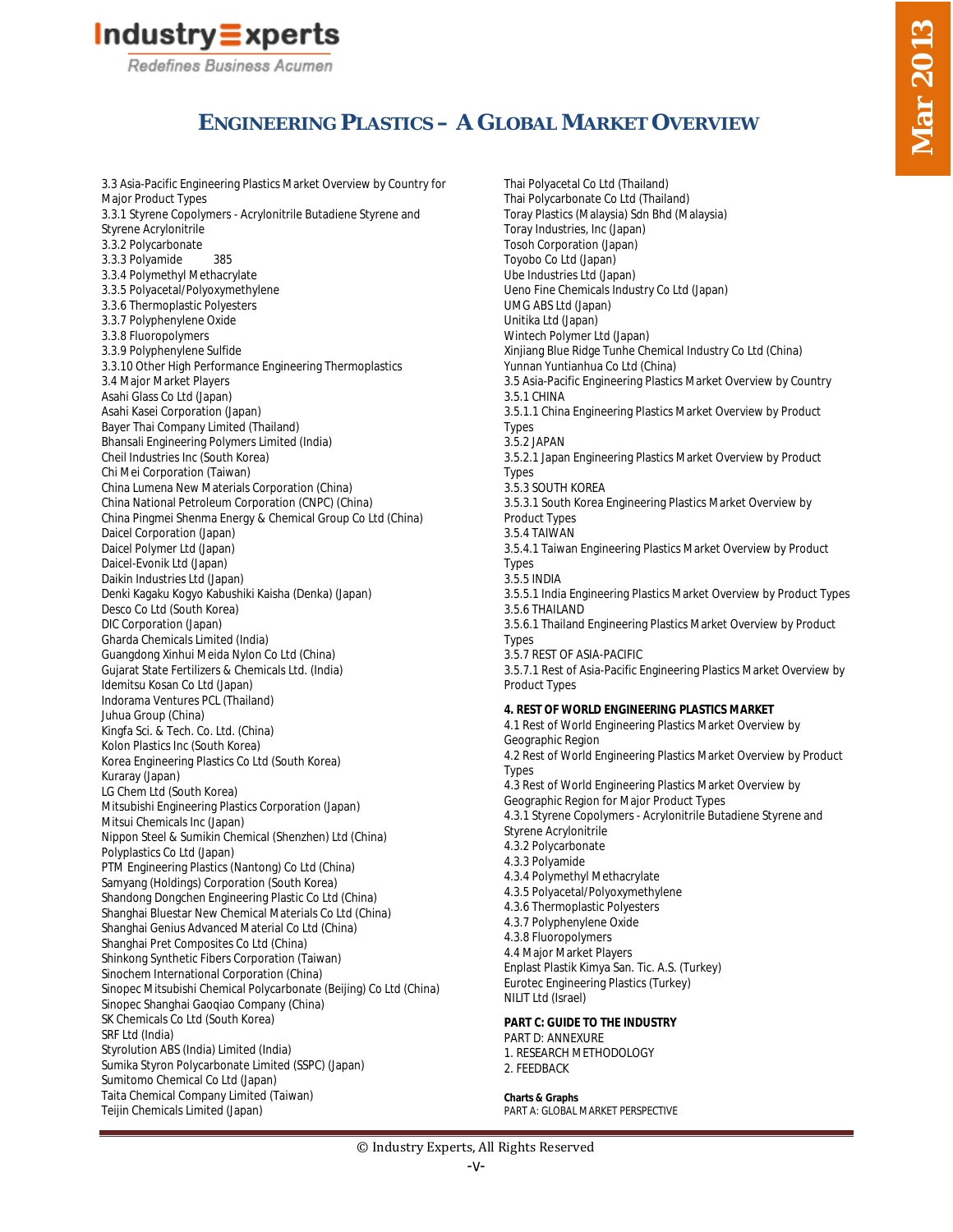Redefines Business Acumen

### **ENGINEERING PLASTICS – A GLOBAL MARKET OVERVIEW**

Chart 1: Global Styrene Copolymer (ABS & SAN) Engineering Plastics Market (2012 & 2020) by Geographic Region - North America, Europe, Asia-Pacific and Rest of World in Thousand Metric Tons

Chart 2: Global Polycarbonate (PC) Engineering Plastics Market (2012 & 2020) by Geographic Region -North America, Europe, Asia-Pacific and Rest of World in Thousand Metric Tons

Chart 3: Global Polyamide (PA) Engineering Plastics Market (2012 & 2020) by Geographic Region - North America, Europe, Asia-Pacific and Rest of World in Thousand Metric Tons

Chart 4: Global Polymethyl Methacrylate (PMMA) Engineering Plastics Market (2012 & 2020) by Geographic Region - North America, Europe, Asia-Pacific and Rest of World in Thousand Metric Tons

Chart 5: Global Polyacetal/Polyoxymethylene (POM) Engineering Plastics Market (2012 & 2020) by Geographic Region - North America, Europe, Asia-Pacific and Rest of World in Thousand Metric Tons

Chart 6: Global Thermoplastic Polyester (PBT & PET) Engineering Plastics Market (2012 & 2020) by Geographic Region - North America, Europe, Asia-Pacific and Rest of World in Thousand Metric Tons

Chart 7: Global Polyphenylene Oxide (PPO/PPE Blends) Engineering Plastics Market (2012 & 2020) by Geographic Region - North America, Europe, Asia-Pacific and Rest of World in Thousand Metric Tons

Chart 8: Global Fluoropolymers (PTFE & Other FPs) Engineering Plastics Market (2012 & 2020) by Geographic Region - North America, Europe, Asia-Pacific and Rest of World in Thousand Metric Tons

Chart 9: Global Polyphenylene Sulfide (PPS) Engineering Plastics Market (2012 & 2020) by Geographic Region - North America, Europe, Asia-Pacific and Rest of World in Thousand Metric Tons

Chart 10: Global Other High Performance Engineering Plastics Market (2012 & 2020) by Geographic Region - North America, Europe, Asia-Pacific and Rest of World in Thousand Metric Tons

Chart 11: Global Engineering Plastics Market for Product Types (2012) - Styrene Copolymers (ABS & SAN), Polycarbonate (PC), Polyamide (PA),

Polymethyl Methacrylate (PMMA), Polyacetal/Polyoxymethylene (POM), Thermoplastic Polyesters (PBT & PET), Polyphenylene Oxide (PPO/PPE Blends), Fluoropolymers (PTFE & Other FPs), Polyphenylene Sulfide (PPS) and Other High Performance Engineering Thermoplastics (HPETPs) by Geographic Region Product Type in Thousand Metric Tons

Chart 12: Glance at Global Engineering Plastics Market Share (%) for Product Types (2012) - Styrene Copolymers (ABS & SAN), Polycarbonate (PC), Polyamide (PA), Polymethyl Methacrylate (PMMA),

Polyacetal/Polyoxymethylene (POM), Thermoplastic Polyesters (PBT & PET), Polyphenylene Oxide (PPO/PPE Blends), Fluoropolymers (PTFE & Other FPs), Polyphenylene Sulfide (PPS) and Other High Performance Engineering Thermoplastics (HPETPs) by Geographic Region

Chart 13: Global Engineering Plastics Market in Automotive Applications (2010-2020) by Product Types - ABS & SAN, Polycarbonate (PC), Polyamide (PA), Polymethyl Methacrylate (PMMA), Polyacetal/Polyoxymethylene (POM), Thermoplastic & PET), Polyphenylene Oxide (PPO/PPE blends), Fluoropolymers (PTFE & other FP), Polyphenylene Sulfide (PPS) and Other

High Performance Engineering Thermoplastics (HPETPs) in Thousand Metric tons

Chart 14: Glance at 2010, 2015 and 2020 Global Engineering Plastics Market Share (%) in Automotive Applications by Product Types - ABS & SAN, Polycarbonate (PC), Polyamide (PA), Polymethyl Methacrylate (PMMA), Polyacetal/Polyoxymethylene (POM), Thermoplastic Polyesters (PBT & PET), Polyphenylene Oxide (PPO/PPE blends), Fluoropolymers (PTFE & other FP), Polyphenylene Sulfide (PPS) and Other High Performance Engineering Thermoplastics (HPETPs)

Chart 15: Global Engineering Plastics Market in Electrical & Electronics Applications (2010-2020) by Product Types - ABS & SAN, Polycarbonate (PC), Polyamide (PA), Polymethyl Methacrylate (PMMA),

Polyacetal/Polyoxymethylene (POM), Thermoplastic Polyesters (PBT & PET), Polyphenylene Oxide (PPO/PPE blends), Fluoropolymers (PTFE & other FP), Polyphenylene Sulfide (PPS) and Other High Performance Engineering Thermoplastics (HPETPs) in Thousand Metric tons

Chart 16: Glance at 2010, 2015 and 2020 Global Engineering Plastics Market Share (%) in Electrical & Electronics Applications by Product Types - ABS & SAN, Polycarbonate (PC), Polyamide (PA), Polymethyl Methacrylate (PMMA), Polyacetal/Polyoxymethylene (POM), Thermoplastic Polyesters (PBT & PET), Polyphenylene Oxide (PPO/PPE blends), Fluoropolymers (PTFE & other FP),

Polyphenylene Sulfide (PPS) and Other High Performance Engineering Thermoplastics (HPETPs)

Chart 17: Global Engineering Plastics Market in Building & Construction Applications (2010-2020) by Product Types - ABS & SAN, Polycarbonate (PC), Polyamide (PA) and Polymethyl Methacrylate (PMMA) in Thousand Metric tons

Chart 18: Glance at 2010, 2015 and 2020 Global Engineering Plastics Market Share (%) in Building & Construction Applications by Product Types - ABS & SAN, Polycarbonate (PC), Polyamide (PA) and Polymethyl Methacrylate (PMMA)

Chart 19: Global Engineering Plastics Market in Consumer Goods/Appliances Applications (2010-2020) by Product Types - ABS & SAN, Polycarbonate (PC), Polyamide (PA), Polymethyl Methacrylate (PMMA),

Polyacetal/Polyoxymethylene (POM), Thermoplastic Polyesters (PBT & PET), Polyphenylene Oxide (PPO/PPE blends), Fluoropolymers (PTFE & other FP), Polyphenylene Sulfide (PPS) and Other High Performance Engineering Thermoplastics (HPETPs) in Thousand Metric tons

Chart 20: Glance at 2010, 2015 and 2020 Global Engineering Plastics Market Share (%) in Consumer Goods/Appliances Applications by Product Types - ABS & SAN, Polycarbonate (PC), Polyamide (PA), Polymethyl Methacrylate (PMMA), Polyacetal/Polyoxymethylene (POM), Thermoplastic Polyesters (PBT & PET), Polyphenylene Oxide (PPO/PPE blends), Fluoropolymers (PTFE & other FP), Polyphenylene Sulfide (PPS) and Other High Performance Engineering Thermoplastics (HPETPs)

Chart 21: Global Engineering Plastics Market in Industrial Applications (2010- 2020) by Product Types - ABS & SAN, Polyamide (PA), Polymethyl Methacrylate (PMMA), Polyacetal/Polyoxymethylene (POM), Thermoplastic Polyesters (PBT & PET), Polyphenylene Oxide (PPO/PPE blends), Fluoropolymers (PTFE & other FP), Polyphenylene Sulfide (PPS) and Other High Performance Engineering Thermoplastics (HPETPs) in Thousand Metric tons

Chart 22: Glance at 2010, 2015 and 2020 Global Engineering Plastics Market Share (%) in Industrial Applications by Product Types - ABS & SAN, Polyamide (PA), Polymethyl Methacrylate (PMMA), Polyacetal/Polyoxymethylene (POM), Thermoplastic Polyesters (PBT & PET), Polyphenylene Oxide (PPO/PPE blends), Fluoropolymers (PTFE & other FP), Polyphenylene Sulfide (PPS) and Other High Performance Engineering Thermoplastics (HPETPs)

Chart 23: Global Engineering Plastics Market in Other Applications (2010- 2020) by Product Types - ABS & SAN, Polycarbonate (PC), Polyamide (PA), Polymethyl Methacrylate (PMMA), Polyacetal/Polyoxymethylene (POM), Thermoplastic Polyesters (PBT & PET), Polyphenylene Oxide (PPO/PPE blends), Fluoropolymers (PTFE & other FP), Polyphenylene Sulfide (PPS) and Other High Performance Engineering Thermoplastics (HPETPs) in Thousand Metric tons

Chart 24: Glance at 2010, 2015 and 2020 Global Engineering Plastics Market Share (%) in Other Applications by Product Types - ABS & SAN, Polycarbonate (PC), Polyamide (PA), Polymethyl Methacrylate (PMMA),

Polyacetal/Polyoxymethylene (POM), Thermoplastic Polyesters (PBT & PET), Polyphenylene Oxide (PPO/PPE blends), Fluoropolymers (PTFE & other FP), Polyphenylene Sulfide (PPS) and Other High Performance Engineering Thermoplastics (HPETPs)

Chart 25: Global Engineering Plastics Market Analysis (2010-2020) in Volume (Thousand Metric Tons) and Value (US\$ Million)

Chart 26: Global Engineering Plastics Market Analysis (2010-2020) by Product Types - Styrene Copolymers (ABS & SAN), Polycarbonate (PC), Polyamide (PA), Polymethyl Methacrylate (PMMA), Polyacetal/Polyoxymethylene (POM), Thermoplastic Polyesters (PBT & PET), Polyphenylene Oxide (PPO/PPE Blends), Fluoropolymers (PTFE & Other FPs), Polyphenylene Sulfide (PPS) and Other High Performance Engineering Plastics (HPETPs) in Thousand Metric Tons

Chart 27: Glance at 2010, 2015 and 2020 Global Engineering Plastics Market Share (%) by Product Types - Styrene Copolymers (ABS & SAN), Polycarbonate (PC), Polyamide (PA), Polymethyl Methacrylate (PMMA),

Polyacetal/Polyoxymethylene (POM), Thermoplastic Polyesters (PBT & PET), Polyphenylene Oxide (PPO/PPE Blends), Fluoropolymers (PTFE & Other FPs), Polyphenylene Sulfide (PPS) and Other High Performance Engineering Plastics (HPETPs)

Chart 28: Global Engineering Plastics Market Analysis (2010-2020) by Product Types - Styrene Copolymers (ABS & SAN), Polycarbonate (PC), Polyamide (PA), Polymethyl Methacrylate (PMMA), Polyacetal/Polyoxymethylene (POM), Thermoplastic Polyesters (PBT & PET), Polyphenylene Oxide (PPO/PPE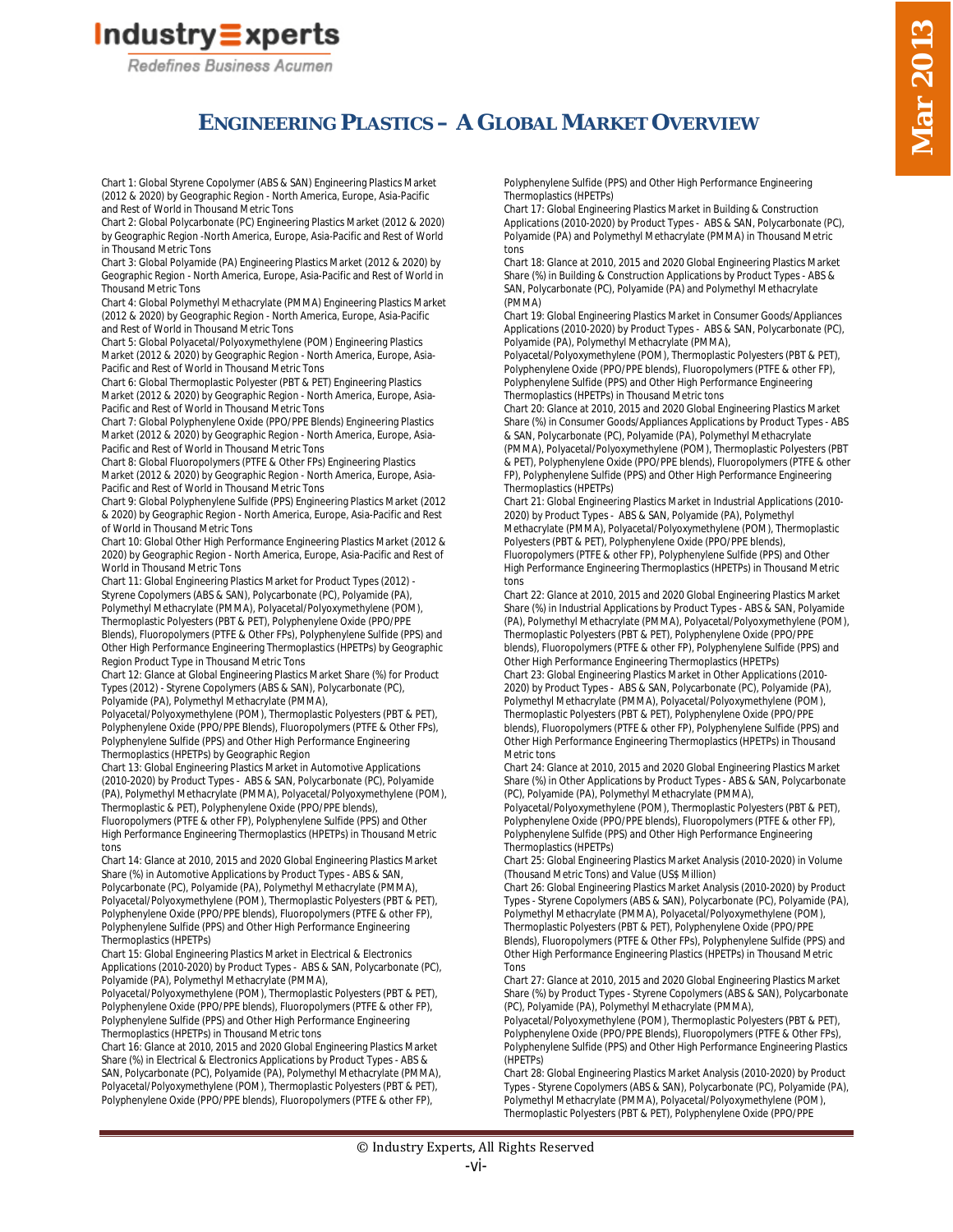Redefines Business Acumen

### **ENGINEERING PLASTICS – A GLOBAL MARKET OVERVIEW**

Blends), Fluoropolymers (PTFE & Other FPs), Polyphenylene Sulfide (PPS) and Other High Performance Engineering Plastics (HPETPs) in US\$ Millions Chart 29: Glance at 2010, 2015 and 2020 Global Engineering Plastics Market Share (%) by Product Types - Styrene Copolymers (ABS & SAN), Polycarbonate

(PC), Polyamide (PA), Polymethyl Methacrylate (PMMA), Polyacetal/Polyoxymethylene (POM), Thermoplastic Polyesters (PBT & PET), Polyphenylene Oxide (PPO/PPE Blends), Fluoropolymers (PTFE & Other FPs), Polyphenylene Sulfide (PPS) and Other High Performance Engineering Plastics (HPETPs)

Chart 30: Global Styrene Copolymer (ABS & SAN) Engineering Plastics Market Analysis (2010-2020) by Geographic Region - North America, Europe, Asia-Pacific and Rest of World in Thousand Metric Tons

Chart 31: Glance at 2010, 2015 and 2020 Global Styrene Copolymer (ABS & SAN) Engineering Plastics Market Share (%) by Geographic Region - North America, Europe, Asia-Pacific and Rest of World

Chart 32: Global Styrene Copolymer (ABS & SAN) Engineering Plastics Market Analysis (2010-2020) by Geographic Region - North America, Europe, Asia-Pacific and Rest of World in US\$ Millions

Chart 33: Glance at 2010, 2015 and 2020 Global Styrene Copolymer (ABS & SAN) Engineering Plastics Market Share (%) by Geographic Region - North America, Europe, Asia-Pacific and Rest of World

Chart 34: Global Polycarbonate (PC) Engineering Plastics Market Analysis (2010-2020) by Geographic Region - North America, Europe, Asia-Pacific and Rest of World in Thousand Metric Tons

Chart 35: Glance at 2010, 2015 and 2020 Global Polycarbonate (PC) Engineering Plastics Market Share (%) by Geographic Region - North America, Europe, Asia-Pacific and Rest of World

Chart 36: Global Polycarbonate (PC) Engineering Plastics Market Analysis (2010-2020) by Geographic Region - North America, Europe, Asia-Pacific and Rest of World in US\$ Millions

Chart 37: Glance at 2010, 2015 and 2020 Global Polycarbonate (PC) Engineering Plastics Market Share (%) by Geographic Region - North America, Europe, Asia-Pacific and Rest of World

Chart 38: Global Polyamide (PA) Engineering Plastics Market Analysis (2010- 2020) by Geographic Region - North America, Europe, Asia-Pacific and Rest of World in Thousand Metric Tons

Chart 39: Glance at 2010, 2015 and 2020 Global Polyamide (PA) Engineering Plastics Market Share (%) by Geographic Region - North America, Europe, Asia-Pacific and Rest of World

Chart 40: Global Polyamide (PA) Engineering Plastics Market Analysis (2010- 2020) by Geographic Region - North America, Europe, Asia-Pacific and Rest of World in US\$ Millions

Chart 41: Glance at 2010, 2015 and 2020 Global Polyamide (PA) Engineering Plastics Market Share (%) by Geographic Region - North America, Europe, Asia-Pacific and Rest of World

Chart 42: Global Polymethyl Methacrylate (PMMA) Engineering Plastics Market Analysis (2010-2020) by Geographic Region - North America, Europe, Asia-Pacific and Rest of World in Thousand Metric Tons

Chart 43: Glance at 2010, 2015 and 2020 Global Polymethyl Methacrylate (PMMA) Engineering Plastics Market Share (%) by Geographic Region - North America, Europe, Asia-Pacific and Rest of World

Chart 44: Global Polymethyl Methacrylate (PMMA) Engineering Plastics Market Analysis (2010-2020) by Geographic Region - North America, Europe, Asia-Pacific and Rest of World in US\$ Millions

Chart 45: Glance at 2010, 2015 and 2020 Global Polymethyl Methacrylate (PMMA) Engineering Plastics Market Share (%) by Geographic Region - North America, Europe, Asia-Pacific and Rest of World

Chart 46: Global Polyacetal/Polyoxymethylene (POM) Engineering Plastics Market Analysis (2010-2020) by Geographic Region - North America, Europe, Asia-Pacific and Rest of World in Thousand Metric Tons

Chart 47: Glance at 2010, 2015 and 2020 Global Polyacetal/Polyoxymethylene (POM) Engineering Plastics Market Share (%) by Geographic Region - North America, Europe, Asia-Pacific and Rest of World

Chart 48: Global Polyacetal/Polyoxymethylene (POM) Engineering Plastics Market Analysis (2010-2020) by Geographic Region - North America, Europe, Asia-Pacific and Rest of World in US\$ Millions

Chart 49: Glance at 2010, 2015 and 2020 Global Polyacetal/Polyoxymethylene (POM) Engineering Plastics Market Share (%) by Geographic Region - North America, Europe, Asia-Pacific and Rest of World

Chart 50: Global Thermoplastic Polyester (PBT & PET) Engineering Plastics Market Analysis (2010-2020) by Geographic Region - North America, Europe, Asia-Pacific and Rest of World in Thousand Metric Tons

Chart 51: Glance at 2010, 2015 and 2020 Global Thermoplastic Polyester (PBT & PET) Engineering Plastics Market Share (%) by Geographic Region - North America, Europe, Asia-Pacific and Rest of World

Chart 52: Global Thermoplastic Polyester (PBT & PET) Engineering Plastics Market Analysis (2010-2020) by Geographic Region - North America, Europe, Asia-Pacific and Rest of World in US\$ Millions

Chart 53: Glance at 2010, 2015 and 2020 Global Thermoplastic Polyester (PBT & PET) Engineering Plastics Market Share (%) by Geographic Region - North America, Europe, Asia-Pacific and Rest of World

Chart 54: Global Polyphenylene Oxide (PPO/PPE Blends) Engineering Plastics Market Analysis (2010-2020) by Geographic Region - North America, Europe, Asia-Pacific and Rest of World in Thousand Metric Tons

Chart 55: Glance at 2010, 2015 and 2020 Global Polyphenylene Oxide (PPO/PPE Blends) Engineering Plastics Market Share (%) by Geographic Region - North America, Europe, Asia-Pacific and Rest of World

Chart 56: Global Polyphenylene Oxide (PPO/PPE Blends) Engineering Plastics Market Analysis (2010-2020) by Geographic Region - North America, Europe, Asia-Pacific and Rest of World in US\$ Millions

Chart 57: Glance at 2010, 2015 and 2020 Global Polyphenylene Oxide (PPO/PPE Blends) Engineering Plastics Market Share (%) by Geographic Region - North America, Europe, Asia-Pacific and Rest of World

Chart 58: Global Fluoropolymers (PTFE & Other FPs) Engineering Plastics Market Analysis (2010-2020) by Geographic Region - North America, Europe, Asia-Pacific and Rest of World in Thousand Metric Tons

Chart 59: Glance at 2010, 2015 and 2020 Global Fluoropolymers (PTFE & Other FPs) Engineering Plastics Market Share (%) by Geographic Region - North America, Europe, Asia-Pacific and Rest of World

Chart 60: Global Fluoropolymers (PTFE & Other FPs) Engineering Plastics Market Analysis (2010-2020) by Geographic Region - North America, Europe, Asia-Pacific and Rest of World in US\$ Millions

Chart 61: Glance at 2010, 2015 and 2020 Global Fluoropolymers (PTFE & Other FPs) Engineering Plastics Market Share (%) by Geographic Region - North America, Europe, Asia-Pacific and Rest of World

Chart 62: Global Polyphenylene Sulfide (PPS) Engineering Plastics Market Analysis (2010-2020) by Geographic Region - North America, Europe, Asia-Pacific and Rest of World in Thousand Metric Tons

Chart 63: Glance at 2010, 2015 and 2020 Global Polyphenylene Sulfide (PPS) Engineering Plastics Market Share (%) by Geographic Region - North America, Europe, Asia-Pacific and Rest of World

Chart 64: Global Polyphenylene Sulfide (PPS) Engineering Plastics Market Analysis (2010-2020) by Geographic Region - North America, Europe, Asia-Pacific and Rest of World in US\$ Millions

Chart 65: Glance at 2010, 2015 and 2020 Global Polyphenylene Sulfide (PPS) Engineering Plastics Market Share (%) by Geographic Region - North America, Europe, Asia-Pacific and Rest of World

Chart 66: Global Other High Performance Engineering Thermoplastics (HPETPs) Market Analysis (2010-2020) by Geographic Region - North America, Europe, Asia-Pacific and Rest of World in Thousand Metric Tons

Chart 67: Glance at 2010, 2015 and 2020 Global Other High Performance Engineering Thermoplastics (HPETPs) Market Share (%) by Geographic Region - North America, Europe, Asia-Pacific and Rest of World

Chart 68: Global Other High Performance Engineering Thermoplastics (HPETPs) Market Analysis (2010-2020) by Geographic Region - North America, Europe, Asia-Pacific and Rest of World in US\$ Millions

Chart 69: Glance at 2010, 2015 and 2020 Global Other High Performance Engineering Thermoplastics (HPETPs) Market Share (%) by Geographic Region - North America, Europe, Asia-Pacific and Rest of World

Chart 70: Global Engineering Plastics Market Overview (2010-2020) by End Use Applications - Automotive, Electricals & Electronics, Consumer Goods/Appliances, Industrial & Construction and Other Applications in Thousand Metric tons

Chart 71: Glance at 2010, 2015 and 2020 Global Engineering Plastics Market Share (%) by End Use Applications - Automotive, Electricals & Electronics, Consumer Goods/Appliances, Industrial & Construction and Other **Applications** 

Chart 72: Global Styrene Copolymer (ABS & SAN) Engineering Plastics Market Overview (2010-2020) by End Use Applications - Automotive, Electricals &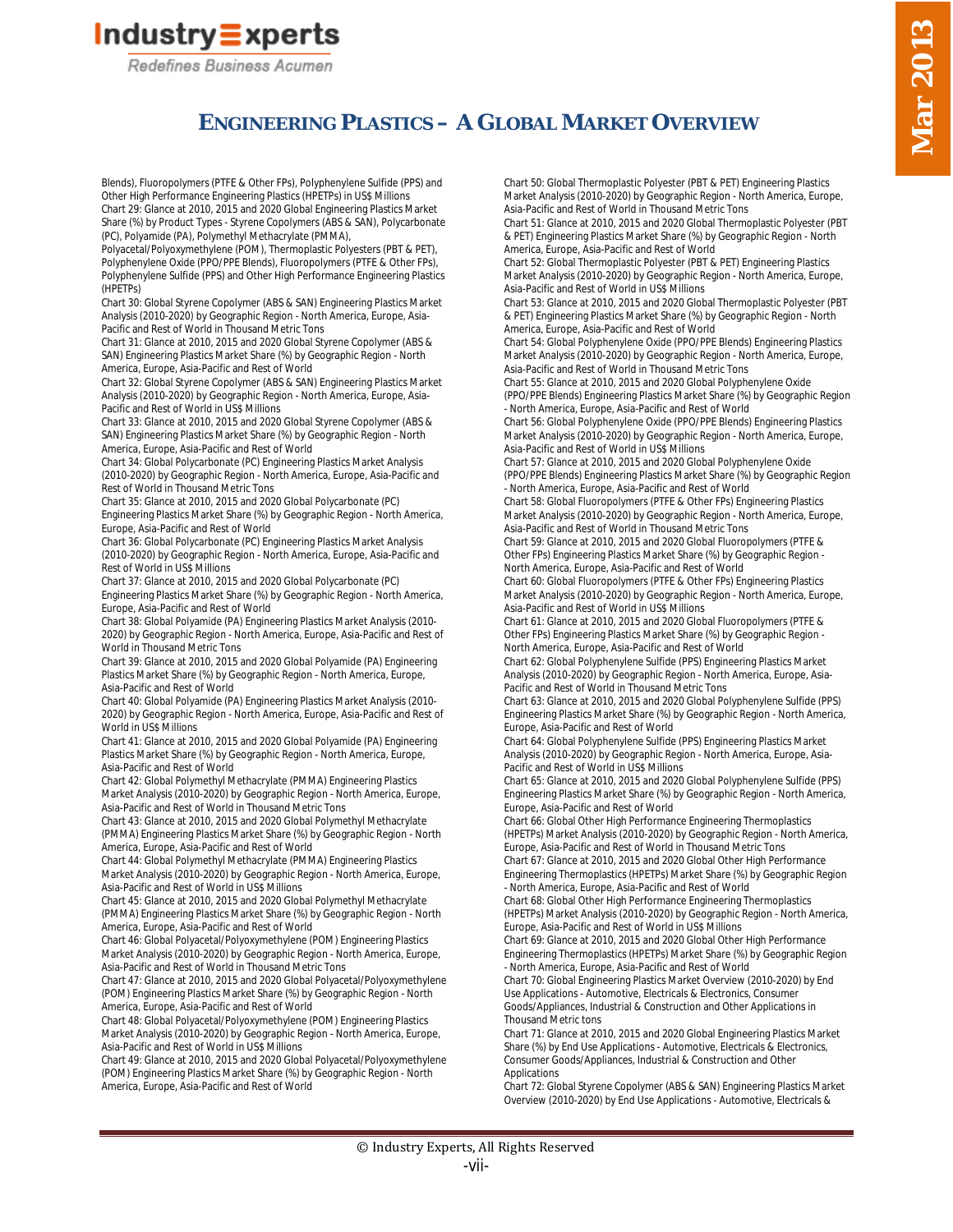Redefines Business Acumen

## **ENGINEERING PLASTICS – A GLOBAL MARKET OVERVIEW**

Electronics, Building & Construction, Consumer Goods/Appliances, Industrial and Other Applications in Thousand Metric tons

Chart 73: Glance at 2010, 2015 and 2020 Global Styrene Copolymer (ABS & SAN) Engineering Plastics Market Share (%) by End Use Applications -Automotive, Electricals & Electronics, Building & Construction, Consumer Goods/Appliances, Industrial and Other Applications

Chart 74: Global Polycarbonate (PC) Engineering Plastics Market Overview (2010-2020) by End Use Applications - Automotive, Electricals & Electronics, Building & Construction, Optical Media, Appliances, Industrial and Other Applications in Thousand Metric tons

Chart 75: Glance at 2010, 2015 and 2020 Global Polycarbonate (PC) Engineering Plastics Market Share (%) by End Use Applications - Automotive, Electricals & Electronics, Building & Construction, Optical Media, Appliances, Industrial and Other Applications

Chart 76: Global Polyamide (PA) or Nylon Engineering Plastics Market Overview (2010-2020) by End Use Applications - Automotive, Electricals & Electronics, Building & Construction, Industrial, Appliances and Other Applications in Thousand Metric tons

Chart 77: Glance at 2010, 2015 and 2020 Global Polyamide (PA) or Nylon Engineering Plastics Market Share (%) by End Use Applications - Automotive, Electricals & Electronics, Building & Construction, Industrial, Appliances and Other Applications

Chart 78: Global Polymethyl Methacrylate (PMMA) Engineering Plastics Market Overview (2010-2020) by End Use Applications - Automotive, Electricals & Electronics, Building & Construction, Industrial, Appliances and Other Applications in Thousand Metric tons

Chart 79: Glance at 2010, 2015 and 2020 Global Polymethyl Methacrylate (PMMA) Engineering Plastics Market Share (%) by End Use Applications - Automotive, Electricals & Electronics, Building & Construction, Industrial, Appliances and Other Applications Chart 80: Global

Polyacetal/Polyoxymethylene (POM) Engineering Plastics Market Overview (2010-2020) by End Use Applications - Automotive, Electricals & Electronics, Consumer Goods, Industrial, Appliances and Other Applications in Thousand Metric tons

Chart 81: Glance at 2010, 2015 and 2020 Global Polyacetal/Polyoxymethylene (POM) Engineering Plastics Market Share (%) by End Use Applications - Automotive, Electricals & Electronics, Consumer Goods, Industrial, Appliances and Other Applications

Chart 82: Global Thermoplastic Polyesters (PBT & PET) Engineering Plastics Market Overview (2010-2020) by End Use Applications - Automotive, Electricals & Electronics, Industrial, Consumer Goods/Appliances and Other Applications in Thousand Metric tons

Chart 83: Glance at 2010, 2015 and 2020 Global Thermoplastic Polyesters (PBT & PET) Engineering Plastics Market Share (%) by End Use Applications - Automotive, Electricals & Electronics, Industrial, Consumer Goods/Appliances and Other Applications

Chart 84: Global Polyphenylene Oxide (PPO/PPE Blends) Engineering Plastics Market Overview (2010-2020) by End Use Applications - Automotive, Electricals & Electronics, Industrial, Consumer Goods and Other Applications in Thousand Metric tons

Chart 85: Glance at 2010, 2015 and 2020 Global Polyphenylene Oxide (PPO/PPE Blends) Engineering Plastics Market Share (%) by End Use Applications - Automotive, Electricals & Electronics, Industrial, Consumer Goods and Other Applications

Chart 86: Global Fluoropolymers (PTFE & Other FPs) Engineering Plastics Market Overview (2010-2020) by End Use Applications - Automotive, Electricals & Electronics, Industrial, Consumer Goods/Appliances and Other Applications in Thousand Metric tons

Chart 87: Glance at 2010, 2015 and 2020 Global Fluoropolymers (PTFE & Other FPs) Engineering Plastics Market Share (%) by End Use Applications - Automotive, Electricals & Electronics, Industrial, Consumer Goods/Appliances and Other Applications

Chart 88: Global Polyphenylene Sulfide (PPS) Engineering Plastics Market Overview (2010-2020) by End Use Applications - Automotive, Electricals & Electronics, Industrial, Consumer Goods and Other Applications in Thousand Metric tons

Chart 89: Glance at 2010, 2015 and 2020 Global Polyphenylene Sulfide (PPS) Engineering Plastics Market Share (%) by End Use Applications - Automotive, Electricals & Electronics, Industrial, Consumer Goods and Other Applications Chart 90: Global Other High Performance Engineering Thermoplastics (HPETPs) Market Overview (2010-2020) by End Use Applications -

Automotive, Electricals & Electronics, Industrial, Consumer Goods and Other Applications in Thousand Metric tons

Chart 91: Glance at 2010, 2015 and 2020 Global Other High Performance Engineering Thermoplastics (HPETPs) Market Share (%) by End Use Applications - Automotive, Electricals & Electronics, Industrial, Consumer Goods and Other Applications

PART B: REGIONAL MARKET PERSPECTIVE

Chart 92: Global Engineering Plastics Market Analysis (2010-2020) by Geographic Region - North America, Europe, Asia-Pacific and Rest of World in Thousand Metric Tons

Chart 93: Glance at 2010, 2015 and 2020 Global Engineering Plastics Market Share (%) by Geographic Region - North America, Europe, Asia-Pacific and Rest of World

Chart 94: Global Engineering Plastics Market Analysis (2010-2020) by Geographic Region - North America, Europe, Asia-Pacific and Rest of World in US\$ Millions

Chart 95: Glance at 2010, 2015 and 2020 Global Engineering Plastics Market Share (%) by Geographic Region - North America, Europe, Asia-Pacific and Rest of World

NORTH AMERICAN ENGINEERING PLASTICS MARKET

Chart 96: North American Engineering Plastics Market Analysis (2010-2020) in Volume (Thousand Metric Tons) and Value (US\$ Million)

Chart 97: North American Engineering Plastics Market Analysis (2010-2020) by Geographic Region - United States, Canada and Mexico in Thousand Metric Tons

Chart 98: Glance at 2010, 2015 and 2020 North American Engineering Plastics Market Share (%) by Country - United States, Canada and Mexico

Chart 99: North American Engineering Plastics Market Analysis (2010-2020) by Geographic Region - United States, Canada and Mexico in US\$ Millions Chart 100: Glance at 2010, 2015 and 2020 North American Engineering Plastics Market Share (%) by Country - United States, Canada and Mexico Chart 101: North American Engineering Plastics Market Analysis (2010-2020) by Product Types - Styrene Copolymers (ABS & SAN), Polycarbonate (PC), Polyamide (PA), Polymethyl Methacrylate (PMMA),

Polyacetal/Polyoxymethylene (POM), Thermoplastic Polyesters (PBT & PET), Polyphenylene Oxide (PPO/PPE Blends), Fluoropolymers (PTFE & Other FPs), Polyphenylene Sulfide (PPS) and Other High Performance Engineering Plastics (HPETPs) in Thousand Metric Tons

Chart 102: Glance at 2010, 2015 and 2020 North American Engineering Plastics Market Share (%) by Product Types - Styrene Copolymers (ABS & SAN), Polycarbonate (PC), Polyamide (PA), Polymethyl Methacrylate (PMMA), Polyacetal/Polyoxymethylene (POM), Thermoplastic Polyesters (PBT & PET), Polyphenylene Oxide (PPO/PPE Blends), Fluoropolymers (PTFE & Other FPs), Polyphenylene Sulfide (PPS) and Other High Performance Engineering Plastics (HPETPs)

Chart 103: North American Engineering Plastics Market Analysis (2010-2020) by Product Types - Styrene Copolymers (ABS & SAN), Polycarbonate (PC), Polyamide (PA), Polymethyl Methacrylate (PMMA),

Polyacetal/Polyoxymethylene (POM), Thermoplastic Polyesters (PBT & PET), Polyphenylene Oxide (PPO/PPE Blends), Fluoropolymers (PTFE & Other FPs), Polyphenylene Sulfide (PPS) and Other High Performance Engineering Thermoplastics (HPETPs) in US\$ Millions

Chart 104: Glance at 2010, 2015 and 2020 North American Engineering Plastics Market Share (%) by Product Types - Styrene Copolymers (ABS & SAN), Polycarbonate (PC), Polyamide (PA), Polymethyl Methacrylate (PMMA), Polyacetal/Polyoxymethylene (POM), Thermoplastic Polyesters (PBT & PET), Polyphenylene Oxide (PPO/PPE Blends), Fluoropolymers (PTFE & Other FPs), Polyphenylene Sulfide (PPS) and Other High Performance Engineering Plastics (HPETPs)

Chart 105: North American Styrene Copolymer (ABS & SAN) Engineering Plastics Market Analysis (2010-2020) by Country - United States, Canada and Mexico in Thousand Metric Tons

Chart 106: Glance at 2010, 2015 and 2020 North American Styrene Copolymer (ABS & SAN) Engineering Plastics Market Share (%) by Country - United States, Canada and Mexico

Chart 107: North American Styrene Copolymer (ABS & SAN) Engineering Plastics Market Analysis (2010-2020) by Country - United States, Canada and Mexico in US\$ Millions

Chart 108: Glance at 2010, 2015 and 2020 North American Styrene Copolymer (ABS & SAN) Engineering Plastics Market Share (%) by Country - United States, Canada and Mexico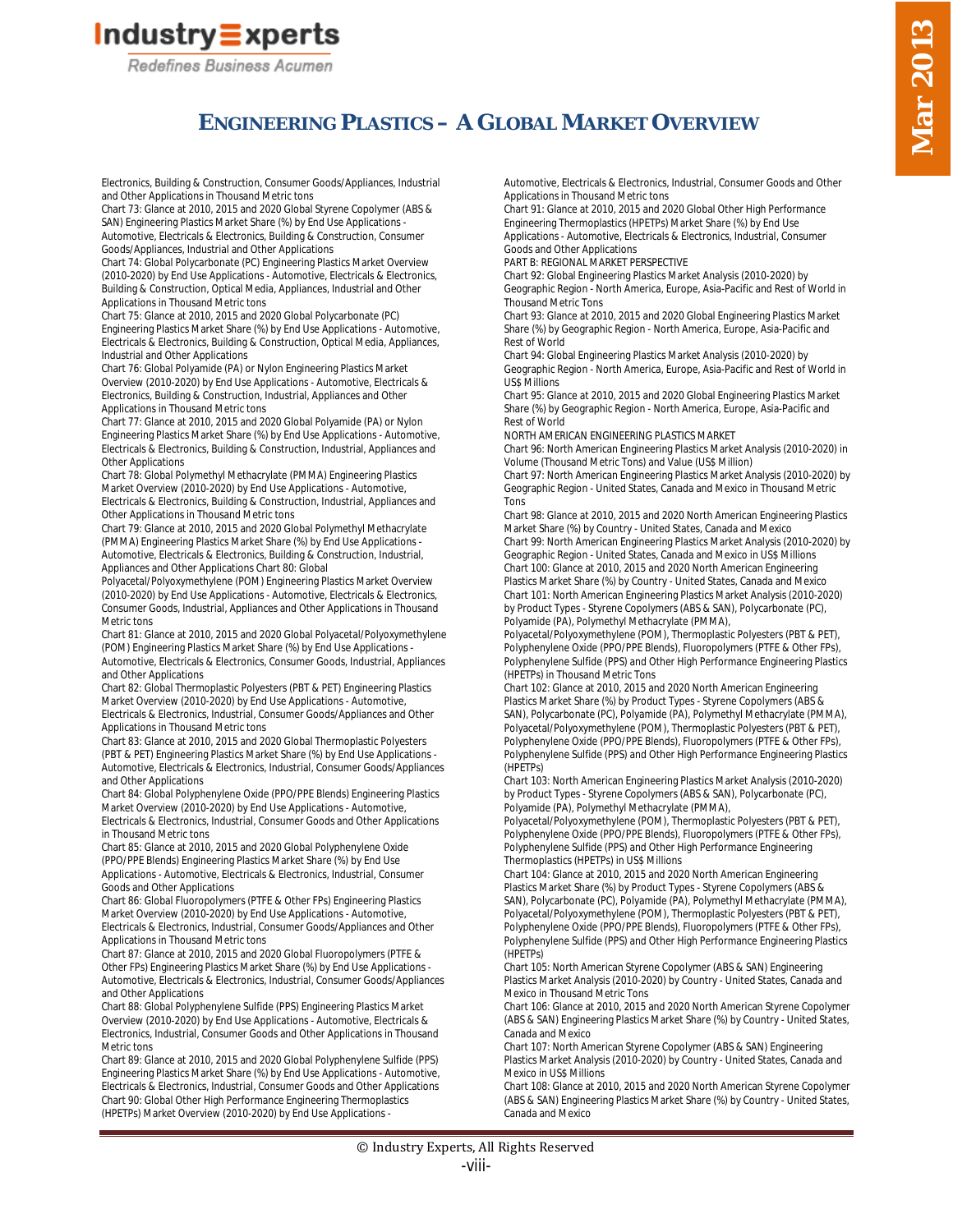Redefines Business Acumen

## **ENGINEERING PLASTICS – A GLOBAL MARKET OVERVIEW**

Chart 109: North American Polycarbonate (PC) Engineering Plastics Market Analysis (2010-2020) by Country - United States, Canada and Mexico in Thousand Metric Tons

Chart 110: Glance at 2010, 2015 and 2020 North American Polycarbonate (PC) Engineering Plastics Market Share (%) by Country - United States, Canada and Mexico

Chart 111: North American Polycarbonate (PC) Engineering Plastics Market Analysis (2010-2020) by Country - United States, Canada and Mexico in US\$ Millions

Chart 112: Glance at 2010, 2015 and 2020 North American Polycarbonate (PC) Engineering Plastics Market Share (%) by Country - United States, Canada and Mexico

Chart 113: North American Polyamide (PA) Engineering Plastics Market Analysis (2010-2020) by Country - United States, Canada and Mexico in Thousand Metric Tons

Chart 114: Glance at 2010, 2015 and 2020 North American Polyamide (PA) Engineering Plastics Market Share (%) by Country - United States, Canada and Mexico

Chart 115: North American Polyamide (PA) Engineering Plastics Market Analysis (2010-2020) by Country - United States, Canada and Mexico in US\$ Millions

Chart 116: Glance at 2010, 2015 and 2020 North American Polyamide (PA) Engineering Plastics Market Share (%) by Country - United States, Canada and Mexico

Chart 117: North American Polymethyl Methacrylate (PMMA) Engineering Plastics Market Analysis (2010-2020) by Country - United States, Canada and Mexico in Thousand Metric Tons

Chart 118: Glance at 2010, 2015 and 2020 North American Polymethyl Methacrylate (PMMA) Engineering Plastics Market Share (%) by Country - United States, Canada and Mexico

Chart 119: North American Polymethyl Methacrylate (PMMA) Engineering Plastics Market Analysis (2010-2020) by Country - United States, Canada and Mexico in US\$ Millions

Chart 120: Glance at 2010, 2015 and 2020 North American Polymethyl Methacrylate (PMMA) Engineering Plastics Market Share (%) by Country - United States, Canada and Mexico

Chart 121: North American Polyacetal/Polyoxymethylene (POM) Engineering Plastics Market Analysis (2010-2020) by Country - United States, Canada and Mexico in Thousand Metric Tons

Chart 122: Glance at 2010, 2015 and 2020 North American

Polyacetal/Polyoxymethylene (POM) Engineering Plastics Market Share (%) by Country - United States, Canada and Mexico

Chart 123: North American Polyacetal/Polyoxymethylene (POM) Engineering Plastics Market Analysis (2010-2020) by Country - United States, Canada and Mexico in US\$ Millions

Chart 124: Glance at 2010, 2015 and 2020 North American

Polyacetal/Polyoxymethylene (POM) Engineering Plastics Market Share (%) by Country - United States, Canada and Mexico

Chart 125: North American Thermoplastic Polyester (PBT & PET) Engineering Plastics Market Analysis (2010-2020) by Country - United States, Canada and Mexico in Thousand Metric Tons

Chart 126: Glance at 2010, 2015 and 2020 North American Thermoplastic Polyester (PBT & PET) Engineering Plastics Market Share (%) by Country -United States, Canada and Mexico

Chart 127: North American Thermoplastic Polyester (PBT & PET) Engineering Plastics Market Analysis (2010-2020) by Country - United States, Canada and Mexico in US\$ Millions

Chart 128: Glance at 2010, 2015 and 2020 North American Thermoplastic Polyester (PBT & PET) Engineering Plastics Market Share (%) by Country - United States, Canada and Mexico

Chart 129: North American Polyphenylene Oxide (PPO/PPE Blends) Engineering Plastics Market Analysis (2010-2020) by Country - United States, Canada and Mexico in Thousand Metric Tons

Chart 130: Glance at 2010, 2015 and 2020 North American Polyphenylene Oxide (PPO/PPE Blends) Engineering Plastics Market Share (%) by Country - United States, Canada and Mexico

Chart 131: North American Polyphenylene Oxide (PPO/PPE Blends)

Engineering Plastics Market Analysis (2010-2020) by Country - United States, Canada and Mexico in US\$ Millions

Chart 132: Glance at 2010, 2015 and 2020 North American Polyphenylene Oxide (PPO/PPE Blends) Engineering Plastics Market Share (%) by Country - United States, Canada and Mexico

Chart 133: North American Fluoropolymers (PTFE & Other FPs) Engineering Plastics Market Analysis (2010-2020) by Country - United States, Canada and Mexico in Thousand Metric Tons

Chart 134: Glance at 2010, 2015 and 2020 North American Fluoropolymers (PTFE & Other FPs) Engineering Plastics Market Share (%) by Country - United States, Canada and Mexico

Chart 135: North American Fluoropolymers (PTFE & Other FPs) Engineering Plastics Market Analysis (2010-2020) by Country - United States, Canada and Mexico in US\$ Millions

Chart 136: Glance at 2010, 2015 and 2020 North American Fluoropolymers (PTFE & Other FPs) Engineering Plastics Market Share (%) by Country - United States, Canada and Mexico

THE UNITED STATES

Chart 137: United States Engineering Plastics Market Analysis (2010-2020) in Volume (Thousand Metric Tons) and Value (US\$ Million)

Chart 138: United States Engineering Plastics Market Analysis (2010-2020) by Product Types - Styrene Copolymers (ABS & SAN), Polycarbonate (PC), Polyamide (PA), Polymethyl Methacrylate (PMMA),

Polyacetal/Polyoxymethylene (POM), Thermoplastic Polyesters (PBT & PET), Polyphenylene Oxide (PPO/PPE Blends), Fluoropolymers (PTFE & Other FPs), Polyphenylene Sulfide (PPS) and Other High Performance Engineering Plastics (HPETPs) in Thousand Metric Tons

Chart 139: Glance at 2010, 2015 and 2020 United States Engineering Plastics Market Share (%) by Product Types - Styrene Copolymers (ABS & SAN), Polycarbonate (PC), Polyamide (PA), Polymethyl Methacrylate (PMMA),

Polyacetal/Polyoxymethylene (POM), Thermoplastic Polyesters (PBT & PET), Polyphenylene Oxide (PPO/PPE Blends), Fluoropolymers (PTFE & Other FPs), Polyphenylene Sulfide (PPS) and Other High Performance Engineering Plastics (HPETPs)

Chart 140: United States Engineering Plastics Market Analysis (2010-2020) by Product Types - Styrene Copolymers (ABS & SAN), Polycarbonate (PC), Polyamide (PA), Polymethyl Methacrylate (PMMA),

Polyacetal/Polyoxymethylene (POM), Thermoplastic Polyesters (PBT & PET), Polyphenylene Oxide (PPO/PPE Blends), Fluoropolymers (PTFE & Other FPs), Polyphenylene Sulfide (PPS) and Other High Performance Engineering Thermoplastics (HPETPs) in US\$ Millions

Chart 141: Glance at 2010, 2015 and 2020 United States Engineering Plastics Market Share (%) by Product Types - Styrene Copolymers (ABS & SAN), Polycarbonate (PC), Polyamide (PA), Polymethyl Methacrylate (PMMA), Polyacetal/Polyoxymethylene (POM), Thermoplastic Polyesters (PBT & PET), Polyphenylene Oxide (PPO/PPE Blends), Fluoropolymers (PTFE & Other FPs), Polyphenylene Sulfide (PPS) and Other High Performance Engineering Plastics (HPETPs)

CANADA

Chart 142: Canada Engineering Plastics Market Analysis (2010-2020) in Volume (Thousand Metric Tons) and Value (US\$ Million)

Chart 143: Canada Engineering Plastics Market Analysis (2010-2020) by Product Types - Styrene Copolymers (ABS & SAN), Polycarbonate (PC), Polyamide (PA), Polymethyl Methacrylate (PMMA),

Polyacetal/Polyoxymethylene (POM), Thermoplastic Polyesters (PBT & PET), Polyphenylene Oxide (PPO/PPE Blends) and Fluoropolymers (PTFE & Other FPs) in Thousand Metric Tons

Chart 144: Glance at 2010, 2015 and 2020 Canada Engineering Plastics Market Share (%) by Product Types - Styrene Copolymers (ABS & SAN), Polycarbonate (PC), Polyamide (PA), Polymethyl Methacrylate (PMMA),

Polyacetal/Polyoxymethylene (POM), Thermoplastic Polyesters (PBT & PET), Polyphenylene Oxide (PPO/PPE Blends) and Fluoropolymers (PTFE & Other FPs)

Chart 145: Canada Engineering Plastics Market Analysis (2010-2020) by Product Types - Styrene Copolymers (ABS & SAN), Polycarbonate (PC), Polyamide (PA), Polymethyl Methacrylate (PMMA),

Polyacetal/Polyoxymethylene (POM), Thermoplastic Polyesters (PBT & PET), Polyphenylene Oxide (PPO/PPE Blends) and Fluoropolymers (PTFE & Other FPs) in US\$ Millions

Chart 146: Glance at 2010, 2015 and 2020 Canada Engineering Plastics Market Share (%) by Product Types - Styrene Copolymers (ABS & SAN), Polycarbonate (PC), Polyamide (PA), Polymethyl Methacrylate (PMMA),

Polyacetal/Polyoxymethylene (POM), Thermoplastic Polyesters (PBT & PET),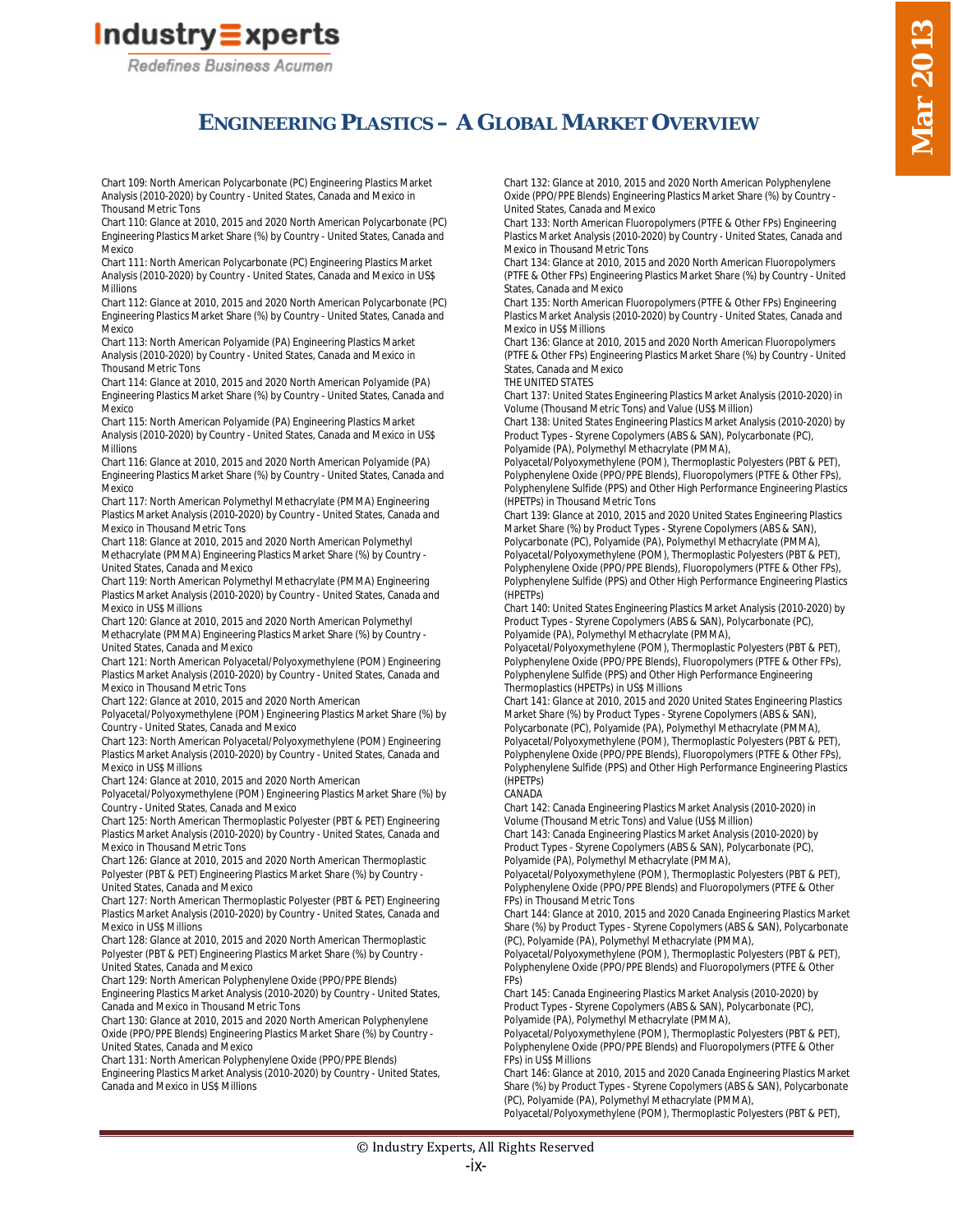Redefines Business Acumen

## **ENGINEERING PLASTICS – A GLOBAL MARKET OVERVIEW**

Polyphenylene Oxide (PPO/PPE Blends) and Fluoropolymers (PTFE & Other FPs)

MEXICO

Chart 147: Mexico Engineering Plastics Market Analysis (2010-2020) in Volume (Thousand Metric Tons) and Value (US\$ Million)

Chart 148: Mexico Engineering Plastics Market Analysis (2010-2020) by Product Types - Styrene Copolymers (ABS & SAN), Polycarbonate (PC),

Polyamide (PA), Polymethyl Methacrylate (PMMA),

Polyacetal/Polyoxymethylene (POM), Thermoplastic Polyesters (PBT & PET), Polyphenylene Oxide (PPO/PPE Blends) and Fluoropolymers (PTFE & Other FPs) in Thousand Metric Tons

Chart 149: Glance at 2010, 2015 and 2020 Mexico Engineering Plastics Market Share (%) by Product Types - Styrene Copolymers (ABS & SAN), Polycarbonate (PC), Polyamide (PA), Polymethyl Methacrylate (PMMA),

Polyacetal/Polyoxymethylene (POM), Thermoplastic Polyesters (PBT & PET), Polyphenylene Oxide (PPO/PPE Blends) and Fluoropolymers (PTFE & Other FPs)

Chart 150: Mexico Engineering Plastics Market Analysis (2010-2020) by Product Types - Styrene Copolymers (ABS & SAN), Polycarbonate (PC), Polyamide (PA), Polymethyl Methacrylate (PMMA),

Polyacetal/Polyoxymethylene (POM), Thermoplastic Polyesters (PBT & PET), Polyphenylene Oxide (PPO/PPE Blends) and Fluoropolymers (PTFE & Other FPs) in US\$ Millions

Chart 151: Glance at 2010, 2015 and 2020 Mexico Engineering Plastics Market Share (%) by Product Types - Styrene Copolymers (ABS & SAN), Polycarbonate (PC), Polyamide (PA), Polymethyl Methacrylate (PMMA),

Polyacetal/Polyoxymethylene (POM), Thermoplastic Polyesters (PBT & PET), Polyphenylene Oxide (PPO/PPE Blends) and Fluoropolymers (PTFE & Other FPs)

EUROPEAN ENGINEERING PLASTICS MARKET

Chart 152: European Engineering Plastics Market Analysis (2010-2020) in Volume (Thousand Metric Tons) and Value (US\$ Million)

Chart 153: European Engineering Plastics Market Analysis (2010-2020) by Geographic Region - Western Europe, Central & Eastern Europe and CIS Countries in Thousand Metric Tons

Chart 154: Glance at 2010, 2015 and 2020 European Engineering Plastics Market Share (%) by Geographic Region - Western Europe, Central & Eastern Europe and CIS Countries

Chart 155: European Engineering Plastics Market Analysis (2010-2020) by Geographic Region - Western Europe, Central & Eastern Europe and CIS Countries in US\$ Millions

Chart 156: Glance at 2010, 2015 and 2020 European Engineering Plastics Market Share (%) by Geographic Region - Western Europe, Central & Eastern Europe and CIS Countries

Chart 157: European Engineering Plastics Market Analysis (2010-2020) by Product Types - Styrene Copolymers (ABS & SAN), Polycarbonate (PC), Polyamide (PA), Polymethyl Methacrylate (PMMA),

Polyacetal/Polyoxymethylene (POM), Thermoplastic Polyesters (PBT & PET), Polyphenylene Oxide (PPO/PPE Blends), Fluoropolymers (PTFE & Other FPs), Polyphenylene Sulfide (PPS) and Other High Performance Engineering Plastics (HPETPs) in Thousand Metric Tons

Chart 158: Glance at 2010, 2015 and 2020 European Engineering Plastics Market Share (%) by Product Types - Styrene Copolymers (ABS & SAN), Polycarbonate (PC), Polyamide (PA), Polymethyl Methacrylate (PMMA), Polyacetal/Polyoxymethylene (POM), Thermoplastic Polyesters (PBT & PET), Polyphenylene Oxide (PPO/PPE Blends), Fluoropolymers (PTFE & Other FPs), Polyphenylene Sulfide (PPS) and Other High Performance Engineering Plastics (HPETPs)

Chart 159: European Engineering Plastics Market Analysis (2010-2020) by Product Types - Styrene Copolymers (ABS & SAN), Polycarbonate (PC), Polyamide (PA), Polymethyl Methacrylate (PMMA),

Polyacetal/Polyoxymethylene (POM), Thermoplastic Polyesters (PBT & PET), Polyphenylene Oxide (PPO/PPE Blends), Fluoropolymers (PTFE & Other FPs), Polyphenylene Sulfide (PPS) and Other High Performance Engineering Thermoplastics (HPETPs) in US\$ Millions

Chart 160: Glance at 2010, 2015 and 2020 European Engineering Plastics Market Share (%) by Product Types - Styrene Copolymers (ABS & SAN), Polycarbonate (PC), Polyamide (PA), Polymethyl Methacrylate (PMMA), Polyacetal/Polyoxymethylene (POM), Thermoplastic Polyesters (PBT & PET), Polyphenylene Oxide (PPO/PPE Blends), Fluoropolymers (PTFE & Other FPs), Polyphenylene Sulfide (PPS) and Other High Performance Engineering Plastics (HPETPs)

Chart 161: European Styrene Copolymer (ABS & SAN) Engineering Plastics Market Analysis (2010-2020) by Geographic Region - Western Europe and Rest of Europe in Thousand Metric Tons

Chart 162: Glance at 2010, 2015 and 2020 European Styrene Copolymer (ABS & SAN) Engineering Plastics Market Share (%) by Geographic Region - Western Europe and Rest of Europe

Chart 163: European Styrene Copolymer (ABS & SAN) Engineering Plastics Market Analysis (2010-2020) by Geographic Region - Western Europe and Rest of Europe in US\$ Millions

Chart 164: Glance at 2010, 2015 and 2020 European Styrene Copolymer (ABS & SAN) Engineering Plastics Market Share (%) by Geographic Region - Western Europe and Rest of Europe

Chart 165: European Polycarbonate (PC) Engineering Plastics Market Analysis (2010-2020) by Geographic Region - Western Europe, Central & Eastern Europe and CIS Countries in Thousand Metric Tons

Chart 166: Glance at 2010, 2015 and 2020 European Polycarbonate (PC) Engineering Plastics Market Share (%) by Geographic Region - Western Europe, Central & Eastern Europe and CIS Countries

Chart 167: European Polycarbonate (PC) Engineering Plastics Market Analysis (2010-2020) by Geographic Region - Western Europe, Central & Eastern Europe and CIS Countries in US\$ Millions

Chart 168: Glance at 2010, 2015 and 2020 European Polycarbonate (PC) Engineering Plastics Market Share (%) by Geographic Region - Western Europe, Central & Eastern Europe and CIS Countries

Chart 169: European Polyamide (PA) Engineering Plastics Market Analysis (2010-2020) by Geographic Region - Western Europe, Central & Eastern Europe and CIS Countries in Thousand Metric Tons

Chart 170: Glance at 2010, 2015 and 2020 European Polyamide (PA) Engineering Plastics Market Share (%) by Geographic Region - Western Europe, Central & Eastern Europe and CIS Countries

Chart 171: European Polyamide (PA) Engineering Plastics Market Analysis (2010-2020) by Geographic Region - Western Europe, Central & Eastern Europe and CIS Countries in US\$ Millions

Chart 172: Glance at 2010, 2015 and 2020 European Polyamide (PA) Engineering Plastics Market Share (%) by Geographic Region - Western Europe, Central & Eastern Europe and CIS Countries

Chart 173: European Polymethyl Methacrylate (PMMA) Engineering Plastics Market Analysis (2010-2020) by Geographic Region - Western Europe, Central & Eastern Europe and CIS Countries in Thousand Metric Tons

Chart 174: Glance at 2010, 2015 and 2020 European Polymethyl Methacrylate (PMMA) Engineering Plastics Market Share (%) by Geographic Region -

Western Europe, Central & Eastern Europe and CIS Countries Chart 175: European Polymethyl Methacrylate (PMMA) Engineering Plastics Market Analysis (2010-2020) by Geographic Region - Western Europe, Central & Eastern Europe and CIS Countries in US\$ Millions

Chart 176: Glance at 2010, 2015 and 2020 European Polymethyl Methacrylate (PMMA) Engineering Plastics Market Share (%) by Geographic Region - Western Europe, Central & Eastern Europe and CIS Countries

Chart 177: European Polyacetal/Polyoxymethylene (POM) Engineering Plastics Market Analysis (2010-2020) by Geographic Region - Western Europe, Central & Eastern Europe and CIS Countries in Thousand Metric Tons

Chart 178: Glance at 2010, 2015 and 2020 European

Polyacetal/Polyoxymethylene (POM) Engineering Plastics Market Share (%) by Geographic Region - Western Europe, Central & Eastern Europe and CIS Countries

Chart 179: European Polyacetal/Polyoxymethylene (POM) Engineering Plastics Market Analysis (2010-2020) by Geographic Region - Western Europe, Central & Eastern Europe and CIS Countries in US\$ Millions

Chart 180: Glance at 2010, 2015 and 2020 European

Polyacetal/Polyoxymethylene (POM) Engineering Plastics Market Share (%) by Geographic Region - Western Europe, Central & Eastern Europe and CIS Countries

Chart 181: European Thermoplastic Polyester (PBT & PET) Engineering Plastics Market Analysis (2010-2020) by Geographic Region - Western Europe, Central & Eastern Europe and CIS Countries in Thousand Metric Tons

Chart 182: Glance at 2010, 2015 and 2020 European Thermoplastic Polyester (PBT & PET) Engineering Plastics Market Share (%) by Geographic Region - Western Europe, Central & Eastern Europe and CIS Countries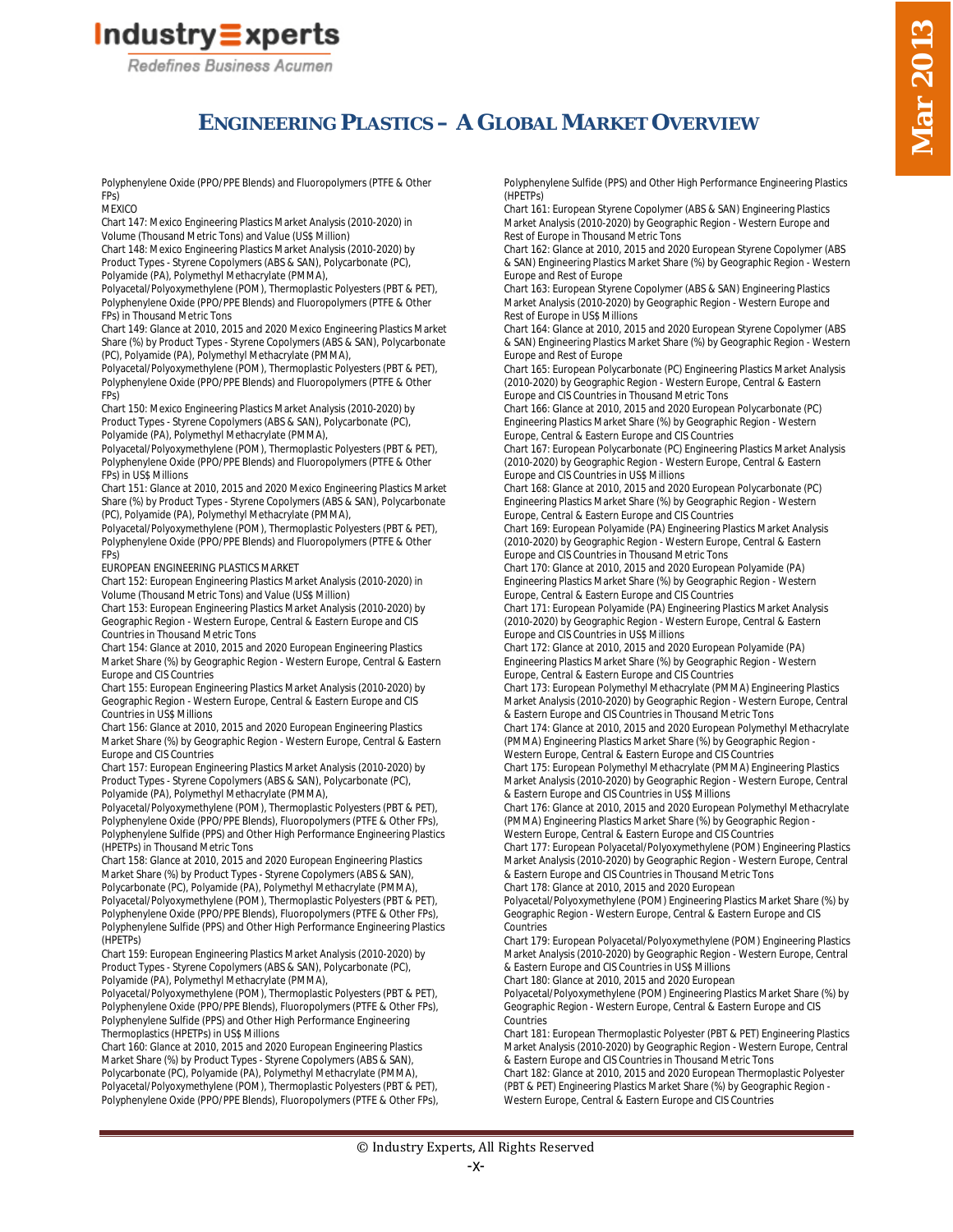Redefines Business Acumen

### **ENGINEERING PLASTICS – A GLOBAL MARKET OVERVIEW**

Chart 183: European Thermoplastic Polyester (PBT & PET) Engineering Plastics Market Analysis (2010-2020) by Geographic Region - Western Europe, Central & Eastern Europe and CIS Countries in US\$ Millions

Chart 184: Glance at 2010, 2015 and 2020 European Thermoplastic Polyester (PBT & PET) Engineering Plastics Market Share (%) by Geographic Region -

Western Europe, Central & Eastern Europe and CIS Countries Chart 185: European Polyphenylene Oxide (PPO/PPE Blends) Engineering Plastics Market Analysis (2010-2020) by Geographic Region - Western Europe, Central & Eastern Europe and CIS Countries in Thousand Metric Tons Chart 186: Glance at 2010, 2015 and 2020 European Polyphenylene Oxide

(PPO/PPE Blends) Engineering Plastics Market Share (%) by Geographic Region - Western Europe, Central & Eastern Europe and CIS Countries Chart 187: European Polyphenylene Oxide (PPO/PPE Blends) Engineering Plastics Market Analysis (2010-2020) by Geographic Region - Western Europe,

Central & Eastern Europe and CIS Countries in US\$ Millions Chart 188: Glance at 2010, 2015 and 2020 European Polyphenylene Oxide

(PPO/PPE Blends) Engineering Plastics Market Share (%) by Geographic Region - Western Europe, Central & Eastern Europe and CIS Countries

Chart 189: European Fluoropolymer (PTFE & Other FPs) Engineering Plastics Market Analysis (2010-2020) by Geographic Region - Western Europe, Central & Eastern Europe and CIS Countries in Thousand Metric Tons

Chart 190: Glance at 2010, 2015 and 2020 European Fluoropolymer (PTFE & Other FPs) Engineering Plastics Market Share (%) by Geographic Region - Western Europe, Central & Eastern Europe and CIS Countries

Chart 191: European Fluoropolymer (PTFE & Other FPs) Engineering Plastics Market Analysis (2010-2020) by Geographic Region - Western Europe, Central & Eastern Europe and CIS Countries in US\$ Millions

Chart 192: Glance at 2010, 2015 and 2020 European Fluoropolymer (PTFE & Other FPs) Engineering Plastics Market Share (%) by Geographic Region - Western Europe, Central & Eastern Europe and CIS Countries

Chart 193: Western Europe Engineering Plastics Market Analysis (2010-2020) in Volume (Thousand Metric Tons) and Value (US\$ Million)

Chart 194: Western Europe Engineering Plastics Market Analysis (2010-2020) by Product Types - Styrene Copolymers (ABS & SAN), Polycarbonate (PC), Polyamide (PA), Polymethyl Methacrylate (PMMA),

Polyacetal/Polyoxymethylene (POM), Thermoplastic Polyesters (PBT & PET), Polyphenylene Oxide (PPO/PPE Blends), Fluoropolymers (PTFE & Other FPs), Polyphenylene Sulfide (PPS) and Other High Performance Engineering Plastics (HPETPs) in Thousand Metric Tons

Chart 195: Glance at 2010, 2015 and 2020 Western Europe Engineering Plastics Market Share (%) by Product Types - Styrene Copolymers (ABS & SAN), Polycarbonate (PC), Polyamide (PA), Polymethyl Methacrylate (PMMA), Polyacetal/Polyoxymethylene (POM), Thermoplastic Polyesters (PBT & PET), Polyphenylene Oxide (PPO/PPE Blends), Fluoropolymers (PTFE & Other FPs), Polyphenylene Sulfide (PPS) and Other High Performance Engineering Plastics (HPETPs)

Chart 196: Western Europe Engineering Plastics Market Analysis (2010-2020) by Product Types - Styrene Copolymers (ABS & SAN), Polycarbonate (PC), Polyamide (PA), Polymethyl Methacrylate (PMMA),

Polyacetal/Polyoxymethylene (POM), Thermoplastic Polyesters (PBT & PET), Polyphenylene Oxide (PPO/PPE Blends), Fluoropolymers (PTFE & Other FPs), Polyphenylene Sulfide (PPS) and Other High Performance Engineering Thermoplastics (HPETPs) in US\$ Millions

Chart 197: Glance at 2010, 2015 and 2020 Western Europe Engineering Plastics Market Share (%) by Product Types - Styrene Copolymers (ABS & SAN), Polycarbonate (PC), Polyamide (PA), Polymethyl Methacrylate (PMMA), Polyacetal/Polyoxymethylene (POM), Thermoplastic Polyesters (PBT & PET), Polyphenylene Oxide (PPO/PPE Blends), Fluoropolymers (PTFE & Other FPs), Polyphenylene Sulfide (PPS) and Other High Performance Engineering Plastics (HPETPs)

Chart 198: Central & Eastern Europe Engineering Plastics Market Analysis (2010-2020) in Volume (Thousand Metric Tons) and Value (US\$ Million) Chart 199: Central & Eastern Europe Engineering Plastics Market Analysis (2010-2020) by Product Types - Styrene Copolymers (ABS & SAN), Polycarbonate (PC), Polyamide (PA), Polymethyl Methacrylate (PMMA), Polyacetal/Polyoxymethylene (POM), Thermoplastic Polyesters (PBT & PET), Polyphenylene Oxide (PPO/PPE Blends) and Fluoropolymers (PTFE & Other FPs) in Thousand Metric Tons

Chart 200: Glance at 2010, 2015 and 2020 Central & Eastern Europe Engineering Plastics Market Share (%) by Product Types - Styrene Copolymers (ABS & SAN), Polycarbonate (PC), Polyamide (PA), Polymethyl Methacrylate

(PMMA), Polyacetal/Polyoxymethylene (POM), Thermoplastic Polyesters (PBT & PET), Polyphenylene Oxide (PPO/PPE Blends) and Fluoropolymers (PTFE & Other FPs)

Chart 201: Central & Eastern Europe Engineering Plastics Market Analysis (2010-2020) by Product Types - Styrene Copolymers (ABS & SAN), Polycarbonate (PC), Polyamide (PA), Polymethyl Methacrylate (PMMA), Polyacetal/Polyoxymethylene (POM), Thermoplastic Polyesters (PBT & PET), Polyphenylene Oxide (PPO/PPE Blends) and Fluoropolymers (PTFE & Other FPs) in US\$ Millions

Chart 202: Glance at 2010, 2015 and 2020 Central & Eastern Europe Engineering Plastics Market Share (%) by Product Types - Styrene Copolymers (ABS & SAN), Polycarbonate (PC), Polyamide (PA), Polymethyl Methacrylate (PMMA), Polyacetal/Polyoxymethylene (POM), Thermoplastic Polyesters (PBT & PET), Polyphenylene Oxide (PPO/PPE Blends) and Fluoropolymers (PTFE & Other FPs)

Chart 203: CIS Countries Engineering Plastics Market Analysis (2010-2020) in Volume (Thousand Metric Tons) and Value (US\$ Million)

Chart 204: CIS & Baltic Engineering Plastics Market Analysis (2010-2020) by Product Types - Polycarbonate (PC), Polyamide (PA), Polymethyl Methacrylate (PMMA), Polyacetal/Polyoxymethylene (POM), Thermoplastic Polyesters (PBT & PET), Polyphenylene Oxide (PPO/PPE Blends) and Fluoropolymers (PTFE & Other FPs) in Thousand Metric Tons

Chart 205: Glance at 2010, 2015 and 2020 CIS Countries Engineering Plastics Market Share (%) by Product Types - Polycarbonate (PC), Polyamide (PA), Polymethyl Methacrylate (PMMA), Polyacetal/Polyoxymethylene (POM), Thermoplastic Polyesters (PBT & PET), Polyphenylene Oxide (PPO/PPE Blends) and Fluoropolymers (PTFE & Other FPs)

Chart 206: CIS Countries Engineering Plastics Market Analysis (2010-2020) by Product Types - Polycarbonate (PC), Polyamide (PA), Polymethyl Methacrylate (PMMA), Polyacetal/Polyoxymethylene (POM), Thermoplastic Polyesters (PBT & PET), Polyphenylene Oxide (PPO/PPE Blends) and Fluoropolymers (PTFE & Other FPs) in US\$ Millions

Chart 207: Glance at 2010, 2015 and 2020 CIS Countries Engineering Plastics Market Share (%) by Product Types - Polycarbonate (PC), Polyamide (PA), Polymethyl Methacrylate (PMMA), Polyacetal/Polyoxymethylene (POM), Thermoplastic Polyesters (PBT & PET), Polyphenylene Oxide (PPO/PPE Blends) and Fluoropolymers (PTFE & Other FPs)

Chart 208: European Engineering Plastics Market Analysis (2010-2020) by Country - Germany, Italy, France, Spain, United Kingdom and Rest of Europe in Thousand Metric Tons

Chart 209: Glance at 2010, 2015 and 2020 European Engineering Plastics Market Share (%) by Country - Germany, Italy, France, Spain, United Kingdom and Rest of Europe

Chart 210: European Styrene Copolymer (ABS & SAN) Engineering Plastics Market Analysis (2010-2020) by Country - Germany, Italy, France, Spain, United Kingdom and Rest of Europe in Thousand Metric Tons

Chart 211: Glance at 2010, 2015 and 2020 European Styrene Copolymer (ABS & SAN) Engineering Plastics Market Share (%) by Country - Germany, Italy, France, Spain, United Kingdom and Rest of Europe

Chart 212: European Polycarbonate (PC) Engineering Plastics Market Analysis (2010-2020) by Country - Germany, Italy, France, Spain, United Kingdom and Rest of Europe in Thousand Metric Tons

Chart 213: Glance at 2010, 2015 and 2020 European Polycarbonate (PC) Engineering Plastics Market Share (%) by Country - Germany, Italy, France, Spain, United Kingdom and Rest of Europe

Chart 214: European Polyamide (PA) Engineering Plastics Market Analysis (2010-2020) by Country - Germany, Italy, France, Spain, United Kingdom and Rest of Europe in Thousand Metric Tons

Chart 215: Glance at 2010, 2015 and 2020 European Polyamide (PA) Engineering Plastics Market Share (%) by Country - Germany, Italy, France, Spain, United Kingdom and Rest of Europe

Chart 216: European Other Engineering Plastics Market Analysis (2010-2020) by Country - Germany, Italy, France, Spain, United Kingdom and Rest of Europe in Thousand Metric Tons

Chart 217: Glance at 2010, 2015 and 2020 European Other Engineering Plastics Market Share (%) by Country - Germany, Italy, France, Spain, United Kingdom and Rest of Europe

ASIA-PACIFIC ENGINEERING PLASTICS MARKET

Chart 218: Asia-Pacific Engineering Plastics Market Analysis (2010-2020) in Volume (Thousand Metric Tons) and Value (US\$ Million)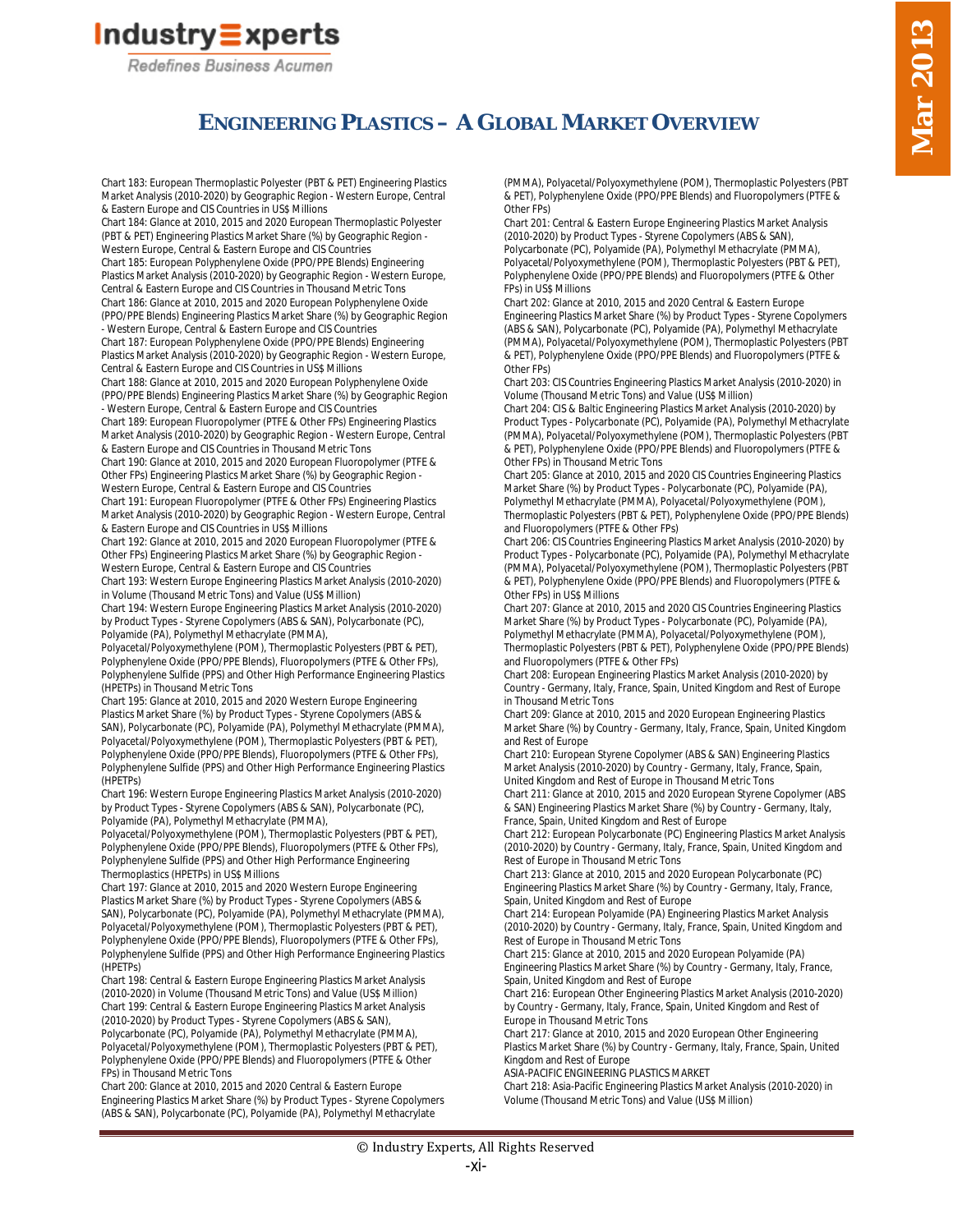Redefines Business Acumen

### **ENGINEERING PLASTICS – A GLOBAL MARKET OVERVIEW**

Chart 219: Asia-Pacific Engineering Plastics Market Analysis (2010-2020) by Geographic Region - China, Japan, South Korea, Taiwan, India, Thailand and Rest of Asia-Pacific in Thousand Metric Tons

Chart 220: Glance at 2010, 2015 and 2020 Asia-Pacific Engineering Plastics Market Share (%) by Country - China, Japan, South Korea, Taiwan, India, Thailand and Rest of Asia-Pacific

Chart 221: Asia-Pacific Engineering Plastics Market Analysis (2010-2020) by Geographic Region - China, Japan, South Korea, Taiwan, India, Thailand and Rest of Asia-Pacific in US\$ Millions

Chart 222: Glance at 2010, 2015 and 2020 Asia-Pacific Engineering Plastics Market Share (%) by Country - China, Japan, South Korea, Taiwan, India, Thailand and Rest of Asia-Pacific

Chart 223: Asia-Pacific Engineering Plastics Market Analysis (2010-2020) by Plastic Type - Styrene Copolymers (ABS & SAN), Polycarbonate (PC), Polyamide (PA), Polymethyl Methacrylate (PMMA),

Polyacetal/Polyoxymethylene (POM), Thermoplastic Polyesters (PBT & PET), Polyphenylene Oxide (PPO & PPE Blends), Fluoropolymers (PTFE & Other FPs), Polyphenylene Sulfide (PPS) and Other High Performance Engineering Plastics (HPETPs) in Thousand Metric Tons

Chart 224: Glance at 2010, 2015 and 2020 Asia-Pacific Engineering Plastics Market Share (%) by Plastic Type - Styrene Copolymers (ABS & SAN), Polycarbonate (PC), Polyamide (PA), Polymethyl Methacrylate (PMMA) Polyacetal/Polyoxymethylene (POM), Thermoplastic Polyesters (PBT & PET), Polyphenylene Oxide (PPO & PPE Blends), Fluoropolymers (PTFE & Other FPs), Polyphenylene Sulfide (PPS) and Other High Performance Engineering Plastics (HPETPs)

Chart 225: Asia-Pacific Engineering Plastics Market Analysis (2010-2020) by Plastic Type - Styrene Copolymers (ABS & SAN), Polycarbonate (PC), Polyamide (PA), Polymethyl Methacrylate (PMMA),

Polyacetal/Polyoxymethylene (POM), Thermoplastic Polyesters (PBT & PET), Polyphenylene Oxide (PPO & PPE Blends), Fluoropolymers (PTFE & Other FPs), Polyphenylene Sulfide (PPS) and Other High Performance Engineering Thermoplastics (HPETPs) in US\$ Millions

Chart 226: Glance at 2010, 2015 and 2020 Asia-Pacific Engineering Plastics Market Share (%) by Plastic Type - Styrene Copolymers (ABS & SAN), Polycarbonate (PC), Polyamide (PA), Polymethyl Methacrylate (PMMA), Polyacetal/Polyoxymethylene (POM), Thermoplastic Polyesters (PBT & PET), Polyphenylene Oxide (PPO & PPE Blends), Fluoropolymers (PTFE & Other FPs), Polyphenylene Sulfide (PPS) and Other High Performance Engineering Plastics (HPETPs)

Chart 227: Asia-Pacific Styrene Copolymer (ABS & SAN) Engineering Plastics Market Analysis (2010-2020) by Country - China, Japan, South Korea, Taiwan, India, Thailand and Rest of Asia-Pacific in Thousand Metric Tons Chart 228: Glance at 2010, 2015 and 2020 Asia-Pacific Styrene Copolymer (ABS & SAN) Engineering Plastics Market Share (%) by Country - China, Japan,

South Korea, Taiwan, India, Thailand and Rest of Asia-Pacific Chart 229: Asia-Pacific Styrene Copolymer (ABS & SAN) Engineering Plastics

Market Analysis (2010-2020) by Country - China, Japan, South Korea, Taiwan, India, Thailand and Rest of Asia-Pacific in US\$ Millions

Chart 230: Glance at 2010, 2015 and 2020 Asia-Pacific Styrene Copolymer (ABS & SAN) Engineering Plastics Market Share (%) by Country - China, Japan, South Korea, Taiwan, India, Thailand and Rest of Asia-Pacific

Chart 231: Asia-Pacific Polycarbonate (PC) Engineering Plastics Market Analysis (2010-2020) by Country - China, Japan, South Korea, Taiwan, India, Thailand and Rest of Asia-Pacific in Thousand Metric Tons

Chart 232: Glance at 2010, 2015 and 2020 Asia-Pacific Polycarbonate (PC) Engineering Plastics Market Share (%) by Country - China, Japan, South Korea, Taiwan, India, Thailand and Rest of Asia-Pacific

Chart 233: Asia-Pacific Polycarbonate (PC) Engineering Plastics Market Analysis (2010-2020) by Country - China, Japan, South Korea, Taiwan, India, Thailand and Rest of Asia-Pacific in US\$ Millions

Chart 234: Glance at 2010, 2015 and 2020 Asia-Pacific Polycarbonate (PC) Engineering Plastics Market Share (%) by Country - China, Japan, South Korea, Taiwan, India, Thailand and Rest of Asia-Pacific

Chart 235: Asia-Pacific Polyamide (PA) Engineering Plastics Market Analysis (2010-2020) by Country - China, Japan, South Korea, Taiwan, India, Thailand and Rest of Asia-Pacific in Thousand Metric Tons

Chart 236: Glance at 2010, 2015 and 2020 Asia-Pacific Polyamide (PA) Engineering Plastics Market Share (%) by Country - China, Japan, South Korea, Taiwan, India, Thailand and Rest of Asia-Pacific

Chart 237: Asia-Pacific Polyamide (PA) Engineering Plastics Market Analysis (2010-2020) by Country - China, Japan, South Korea, Taiwan, India, Thailand and Rest of Asia-Pacific in US\$ Millions

Chart 238: Glance at 2010, 2015 and 2020 Asia-Pacific Polyamide (PA) Engineering Plastics Market Share (%) by Country - China, Japan, South Korea, Taiwan, India, Thailand and Rest of Asia-Pacific

Chart 239: Asia-Pacific Polymethyl Methacrylate (PMMA) Engineering Plastics Market Analysis (2010-2020) by Country - China, Japan, South Korea, Taiwan, India, Thailand and Rest of Asia-Pacific in Thousand Metric Tons Chart 240: Glance at 2010, 2015 and 2020 Asia-Pacific Polymethyl Methacrylate (PMMA) Engineering Plastics Market Share (%) by Country -

China, Japan, South Korea, Taiwan, India, Thailand and Rest of Asia-Pacific Chart 241: Asia-Pacific Polymethyl Methacrylate (PMMA) Engineering Plastics Market Analysis (2010-2020) by Country - China, Japan, South Korea, Taiwan, India, Thailand and Rest of Asia-Pacific in US\$ Millions

Chart 242: Glance at 2010, 2015 and 2020 Asia-Pacific Polymethyl Methacrylate (PMMA) Engineering Plastics Market Share (%) by Country - China, Japan, South Korea, Taiwan, India, Thailand and Rest of Asia-Pacific Chart 243: Asia-Pacific Polyacetal/Polyoxymethylene (POM) Engineering Plastics Market Analysis (2010-2020) by Country - China, Japan, South Korea, Taiwan, India, Thailand and Rest of Asia-Pacific in Thousand Metric Tons Chart 244: Glance at 2010, 2015 and 2020 Asia-Pacific

Polyacetal/Polyoxymethylene (POM) Engineering Plastics Market Share (%) by Country - China, Japan, South Korea, Taiwan, India, Thailand and Rest of Asia-Pacific

Chart 245: Asia-Pacific Polyacetal/Polyoxymethylene (POM) Engineering Plastics Market Analysis (2010-2020) by Country - China, Japan, South Korea, Taiwan, India, Thailand and Rest of Asia-Pacific in US\$ Millions Chart 246: Glance at 2010, 2015 and 2020 Asia-Pacific

Polyacetal/Polyoxymethylene (POM) Engineering Plastics Market Share (%) by Country - China, Japan, South Korea, Taiwan, India, Thailand and Rest of Asia-Pacific

Chart 247: Asia-Pacific Thermoplastic Polyester (PBT & PET) Engineering Plastics Market Analysis (2010-2020) by Country - China, Japan, South Korea, Taiwan, India, Thailand and Rest of Asia-Pacific in Thousand Metric Tons Chart 248: Glance at 2010, 2015 and 2020 Asia-Pacific Thermoplastic Polyester (PBT & PET) Engineering Plastics Market Share (%) by Country -China, Japan, South Korea, Taiwan, India, Thailand and Rest of Asia-Pacific Chart 249: Asia-Pacific Thermoplastic Polyester (PBT & PET) Engineering Plastics Market Analysis (2010-2020) by Country - China, Japan, South Korea, Taiwan, India, Thailand and Rest of Asia-Pacific in US\$ Millions Chart 250: Glance at 2010, 2015 and 2020 Asia-Pacific Thermoplastic Polyester (PBT & PET) Engineering Plastics Market Share (%) by Country - China, Japan, South Korea, Taiwan, India, Thailand and Rest of Asia-Pacific Chart 251: Asia-Pacific Polyphenylene Oxide (PPO & PPE Blends) Engineering Plastics Market Analysis (2010-2020) by Country - China, Japan, South Korea, Taiwan, India, Thailand and Rest of Asia-Pacific in Thousand Metric Tons Chart 252: Glance at 2010, 2015 and 2020 Asia-Pacific Polyphenylene Oxide (PPO & PPE Blends) Engineering Plastics Market Share (%) by Country - China, Japan, South Korea, Taiwan, India, Thailand and Rest of Asia-Pacific Chart 253: Asia-Pacific Polyphenylene Oxide (PPO & PPE Blends) Engineering Plastics Market Analysis (2010-2020) by Country - China, Japan, South Korea, Taiwan, India, Thailand and Rest of Asia-Pacific in US\$ Millions Chart 254: Glance at 2010, 2015 and 2020 Asia-Pacific Polyphenylene Oxide (PPO & PPE Blends) Engineering Plastics Market Share (%) by Country - China, Japan, South Korea, Taiwan, India, Thailand and Rest of Asia-Pacific Chart 255: Asia-Pacific Fluoropolymers (PTFE & Other FPs) Engineering Plastics Market Analysis (2010-2020) by Country - China, Japan, South Korea, Taiwan, India, Thailand and Rest of Asia-Pacific in Thousand Metric Tons Chart 256: Glance at 2010, 2015 and 2020 Asia-Pacific Fluoropolymer (PTFE & Other FPs) Engineering Plastics Market Share (%) by Country - China, Japan, South Korea, Taiwan, India, Thailand and Rest of Asia-Pacific Chart 257: Asia-Pacific Fluoropolymers (PTFE & Other FPs) Engineering Plastics Market Analysis (2010-2020) by Country - China, Japan, South Korea, Taiwan, India, Thailand and Rest of Asia-Pacific in US\$ Millions Chart 258: Glance at 2010, 2015 and 2020 Asia-Pacific Fluoropolymer (PTFE & Other FPs) Engineering Plastics Market Share (%) by Country - China, Japan, South Korea, Taiwan, India, Thailand and Rest of Asia-Pacific Chart 259: Asia-Pacific Polyphenylene Sulfide (PPS) Engineering Plastics Market Analysis (2010-2020) by Country - China, Japan, South Korea and Rest of Asia-Pacific in Thousand Metric Tons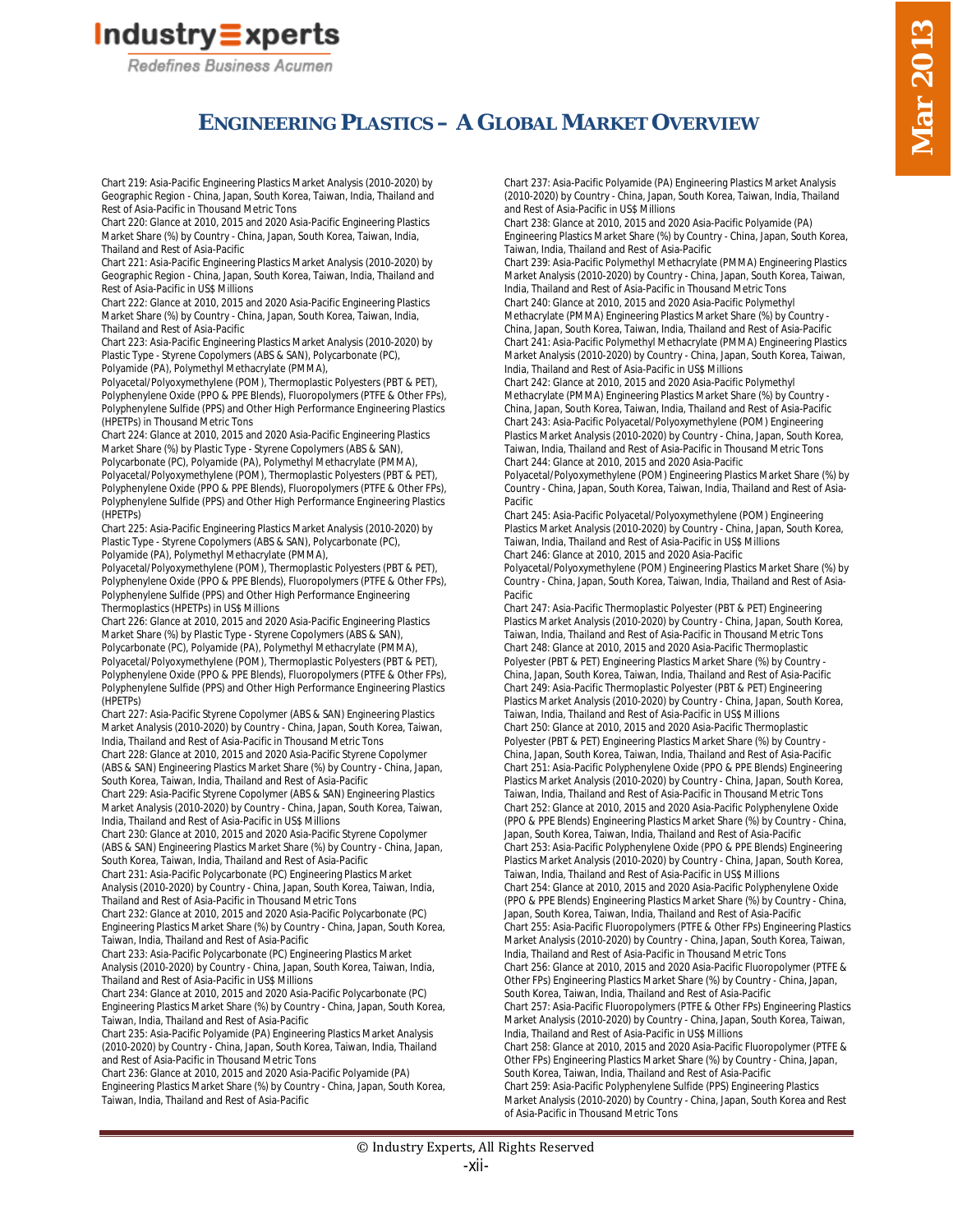Redefines Business Acumen

## **ENGINEERING PLASTICS – A GLOBAL MARKET OVERVIEW**

Chart 260: Glance at 2010, 2015 and 2020 Asia-Pacific Polyphenylene Sulfide (PPS) Engineering Plastics Market Share (%) by Country - China, Japan, South Korea and Rest of Asia-Pacific

Chart 261: Asia-Pacific Polyphenylene Sulfide (PPS) Engineering Plastics

Market Analysis (2010-2020) by Country - China, Japan, South Korea and Rest of Asia-Pacific in US\$ Millions

Chart 262: Glance at 2010, 2015 and 2020 Asia-Pacific Polyphenylene Sulfide (PPS) Engineering Plastics Market Share (%) by Country - China, Japan, South Korea and Rest of Asia-Pacific

Chart 263: Asia-Pacific Other High Performance Engineering Thermoplastics (HPETPs) Market Analysis (2010-2020) by Country - China, Japan, South Korea and Rest of Asia-Pacific in Thousand Metric Tons

Chart 264: Glance at 2010, 2015 and 2020 Asia-Pacific Other High Performance Engineering Thermoplastics (HPETPs) Market Share (%) by Country - China, Japan, South Korea and Rest of Asia-Pacific

Chart 265: Asia-Pacific Other High Performance Engineering Thermoplastics (HPETPs) Market Analysis (2010-2020) by Country - China, Japan, South Korea and Rest of Asia-Pacific in US\$ Millions

Chart 266: Glance at 2010, 2015 and 2020 Asia-Pacific Other High Performance Engineering Thermoplastics (HPETPs) Market Share (%) by Country - China, Japan, South Korea and Rest of Asia-Pacific **CHINA** 

Chart 267: China Engineering Plastics Market Analysis (2010-2020) in Volume (Thousand Metric Tons) and Value (US\$ Million)

Chart 268: China Engineering Plastics Market Analysis (2010-2020) by Plastic Type - Styrene Copolymers (ABS & SAN), Polycarbonate (PC), Polyamide (PA), Polymethyl Methacrylate (PMMA), Polyacetal/Polyoxymethylene (POM), Thermoplastic Polyesters (PBT & PET), Polyphenylene Oxide (PPO & PPE Blends), Fluoropolymers (PTFE & Other FPs), Polyphenylene Sulfide (PPS) and Other High Performance Engineering Plastics (HPETPs) in Thousand Metric Tons

Chart 269: Glance at 2010, 2015 and 2020 China Engineering Plastics Market Share (%) by Plastic Type - Styrene Copolymers (ABS & SAN), Polycarbonate (PC), Polyamide (PA), Polymethyl Methacrylate (PMMA),

Polyacetal/Polyoxymethylene (POM), Thermoplastic Polyesters (PBT & PET), Polyphenylene Oxide (PPO & PPE Blends), Fluoropolymers (PTFE & Other FPs), Polyphenylene Sulfide (PPS) and Other High Performance Engineering Plastics (HPETPs)

Chart 270: China Engineering Plastics Market Analysis (2010-2020) by Plastic Type - Styrene Copolymers (ABS & SAN), Polycarbonate (PC), Polyamide (PA), Polymethyl Methacrylate (PMMA), Polyacetal/Polyoxymethylene (POM), Thermoplastic Polyesters (PBT & PET), Polyphenylene Oxide (PPO & PPE Blends), Fluoropolymers (PTFE & Other FPs), Polyphenylene Sulfide (PPS) and Other High Performance Engineering Thermoplastics (HPETPs) in US\$ Millions Chart 271: Glance at 2010, 2015 and 2020 China Engineering Plastics Market Share (%) by Plastic Type - Styrene Copolymers (ABS & SAN), Polycarbonate (PC), Polyamide (PA), Polymethyl Methacrylate (PMMA),

Polyacetal/Polyoxymethylene (POM), Thermoplastic Polyesters (PBT & PET), Polyphenylene Oxide (PPO & PPE Blends), Fluoropolymers (PTFE & Other FPs), Polyphenylene Sulfide (PPS) and Other High Performance Engineering Plastics (HPETPs)

#### JAPAN

Chart 272: Japan Engineering Plastics Market Analysis (2010-2020) in Volume (Thousand Metric Tons) and Value (US\$ Million)

Chart 273: Japan Engineering Plastics Market Analysis (2010-2020) by Plastic Type - Styrene Copolymers (ABS & SAN), Polycarbonate (PC), Polyamide (PA), Polymethyl Methacrylate (PMMA), Polyacetal/Polyoxymethylene (POM), Thermoplastic Polyesters (PBT & PET), Polyphenylene Oxide (PPO & PPE Blends), Fluoropolymers (PTFE & Other FPs), Polyphenylene Sulfide (PPS) and Other High Performance Engineering Plastics (HPETPs) in Thousand Metric Tons

Chart 274: Glance at 2010, 2015 and 2020 Japan Engineering Plastics Market Share (%) by Plastic Type - Styrene Copolymers (ABS & SAN), Polycarbonate (PC), Polyamide (PA), Polymethyl Methacrylate (PMMA),

Polyacetal/Polyoxymethylene (POM), Thermoplastic Polyesters (PBT & PET), Polyphenylene Oxide (PPO & PPE Blends) Fluoropolymers (PTFE & Other FPs), Polyphenylene Sulfide (PPS) and Other High Performance Engineering Plastics (HPETPs)

Chart 275: Japan Engineering Plastics Market Analysis (2010-2020) by Plastic Type - Styrene Copolymers (ABS & SAN), Polycarbonate (PC), Polyamide (PA), Polymethyl Methacrylate (PMMA), Polyacetal/Polyoxymethylene (POM),

Thermoplastic Polyesters (PBT & PET), Polyphenylene Oxide (PPO & PPE Blends) Fluoropolymers (PTFE & Other FPs), Polyphenylene Sulfide (PPS) and Other High Performance Engineering Plastics (HPETPs) in US\$ Millions Chart 276: Glance at 2010, 2015 and 2020 Japan Engineering Plastics Market Share (%) by Plastic Type - Styrene Copolymers (ABS & SAN), Polycarbonate (PC), Polyamide (PA), Polymethyl Methacrylate (PMMA),

Polyacetal/Polyoxymethylene (POM), Thermoplastic Polyesters (PBT & PET), Polyphenylene Oxide (PPO & PPE Blends) Fluoropolymers (PTFE & Other FPs), Polyphenylene Sulfide (PPS) and Other High Performance Engineering Plastics (HPETPs)

#### SOUTH KOREA

Chart 277: South Korea Engineering Plastics Market Analysis (2010-2020) in Volume (Thousand Metric Tons) and Value (US\$ Million)

Chart 278: South Korea Engineering Plastics Market Analysis (2010-2020) by Plastic Type - Styrene Copolymers (ABS & SAN), Polycarbonate (PC), Polyamide (PA), Polymethyl Methacrylate (PMMA),

Polyacetal/Polyoxymethylene (POM), Thermoplastic Polyesters (PBT & PET), Polyphenylene Oxide (PPO & PPE Blends) Fluoropolymers (PTFE & Other FPs), Polyphenylene Sulfide (PPS) and Other High Performance Engineering Plastics (HPETPs) in Thousand Metric Tons

Chart 279: Glance at 2010, 2015 and 2020 South Korea Engineering Plastics Market Share (%) by Plastic Type - Styrene Copolymers (ABS & SAN), Polycarbonate (PC), Polyamide (PA), Polymethyl Methacrylate (PMMA), Polyacetal/Polyoxymethylene (POM), Thermoplastic Polyesters (PBT & PET), Polyphenylene Oxide (PPO & PPE Blends) Fluoropolymers (PTFE & Other FPs), Polyphenylene Sulfide (PPS) and Other High Performance Engineering Plastics (HPETPs)

Chart 280: South Korea Engineering Plastics Market Analysis (2010-2020) by Plastic Type - Styrene Copolymers (ABS & SAN), Polycarbonate (PC), Polyamide (PA), Polymethyl Methacrylate (PMMA),

Polyacetal/Polyoxymethylene (POM), Thermoplastic Polyesters (PBT & PET), Polyphenylene Oxide (PPO & PPE Blends), Fluoropolymers (PTFE & Other FPs), Polyphenylene Sulfide (PPS) and Other High Performance Engineering Plastics (HPETPs) in US\$ Millions

Chart 281: Glance at 2010, 2015 and 2020 South Korea Engineering Plastics Market Share (%) by Plastic Type - Styrene Copolymers (ABS & SAN), Polycarbonate (PC), Polyamide (PA), Polymethyl Methacrylate (PMMA), Polyacetal/Polyoxymethylene (POM), Thermoplastic Polyesters (PBT & PET), Polyphenylene Oxide (PPO & PPE Blends) Fluoropolymers (PTFE & Other FPs), Polyphenylene Sulfide (PPS) and Other High Performance Engineering Plastics (HPETPs)

#### TAIWAN

Chart 282: Taiwan Engineering Plastics Market Analysis (2010-2020) in Volume (Thousand Metric Tons) and Value (US\$ Million)

Chart 283: Taiwan Engineering Plastics Market Analysis (2010-2020) by Plastic Type - Styrene Copolymers (ABS & SAN), Polycarbonate (PC), Polyamide (PA), Polymethyl Methacrylate (PMMA), Polyacetal/Polyoxymethylene (POM), Thermoplastic Polyesters (PBT & PET), Polyphenylene Oxide (PPO & PPE Blends) and Fluoropolymers (PTFE & Other FPs) in Thousand Metric Tons Chart 284: Glance at 2010, 2015 and 2020 Taiwan Engineering Plastics Market Share (%) by Plastic Type - Styrene Copolymers (ABS & SAN), Polycarbonate (PC), Polyamide (PA), Polymethyl Methacrylate (PMMA),

Polyacetal/Polyoxymethylene (POM), Thermoplastic Polyesters (PBT & PET), Polyphenylene Oxide (PPO & PPE Blends) and Fluoropolymers (PTFE & Other FPs)

Chart 285: Taiwan Engineering Plastics Market Analysis (2010-2020) by Plastic Type - Styrene Copolymers (ABS & SAN), Polycarbonate (PC), Polyamide (PA), Polymethyl Methacrylate (PMMA), Polyacetal/Polyoxymethylene (POM), Thermoplastic Polyesters (PBT & PET), Polyphenylene Oxide (PPO & PPE Blends) and Fluoropolymers (PTFE & Other FPs) in US\$ Millions Chart 286: Glance at 2010, 2015 and 2020 Taiwan Engineering Plastics Market

Share (%) by Plastic Type - Styrene Copolymers (ABS & SAN), Polycarbonate (PC), Polyamide (PA), Polymethyl Methacrylate (PMMA),

Polyacetal/Polyoxymethylene (POM), Thermoplastic Polyesters (PBT & PET), Polyphenylene Oxide (PPO & PPE Blends) and Fluoropolymers (PTFE & Other FPs) INDIA

Chart 287: India Engineering Plastics Market Analysis (2010-2020) in Volume (Thousand Metric Tons) and Value (US\$ Million)

Chart 288: India Engineering Plastics Market Analysis (2010-2020) by Plastic Type - Styrene Copolymers (ABS & SAN), Polycarbonate (PC), Polyamide (PA),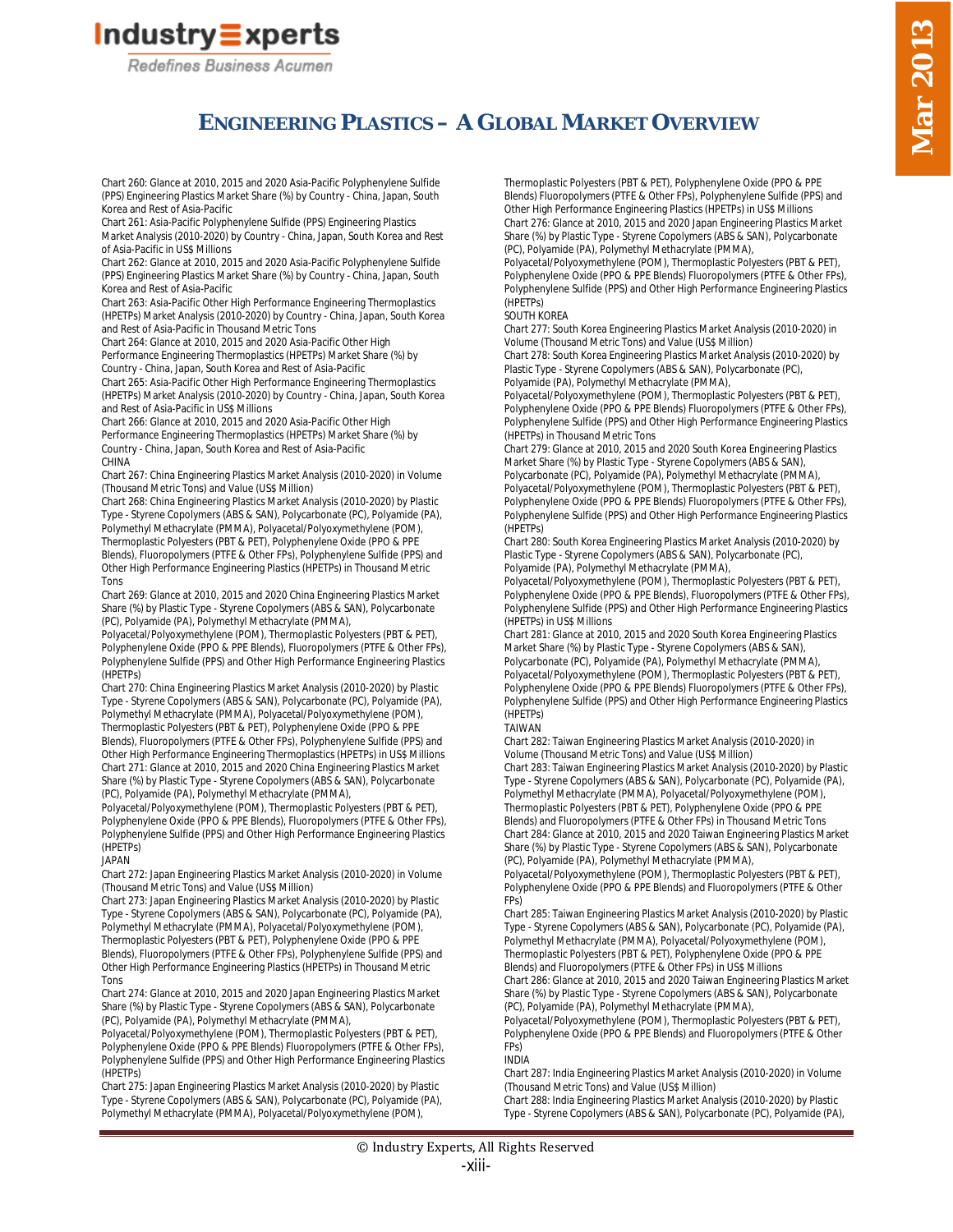Redefines Business Acumen

### **ENGINEERING PLASTICS – A GLOBAL MARKET OVERVIEW**

Polymethyl Methacrylate (PMMA), Polyacetal/Polyoxymethylene (POM), Thermoplastic Polyesters (PBT & PET), Polyphenylene Oxide (PPO & PPE Blends) and Fluoropolymers (PTFE & Other FPs) in Thousand Metric Tons Chart 289: Glance at 2010, 2015 and 2020 India Engineering Plastics Market Share (%) by Plastic Type - Styrene Copolymers (ABS & SAN), Polycarbonate (PC), Polyamide (PA), Polymethyl Methacrylate (PMMA),

Polyacetal/Polyoxymethylene (POM), Thermoplastic Polyesters (PBT & PET), Polyphenylene Oxide (PPO & PPE Blends) and Fluoropolymers (PTFE & Other FPs)

Chart 290: India Engineering Plastics Market Analysis (2010-2020) by Plastic Type - Styrene Copolymers (ABS & SAN), Polycarbonate (PC), Polyamide (PA), Polymethyl Methacrylate (PMMA), Polyacetal/Polyoxymethylene (POM), Thermoplastic Polyesters (PBT & PET), Polyphenylene Oxide (PPO & PPE Blends) and Fluoropolymers (PTFE & Other FPs) in US\$ Millions

Chart 291: Glance at 2010, 2015 and 2020 India Engineering Plastics Market Share (%) by Plastic Type - Styrene Copolymers (ABS & SAN), Polycarbonate (PC), Polyamide (PA), Polymethyl Methacrylate (PMMA),

Polyacetal/Polyoxymethylene (POM), Thermoplastic Polyesters (PBT & PET), Polyphenylene Oxide (PPO & PPE Blends) and Fluoropolymers (PTFE & Other FPs)

THAILAND

Chart 292: Thailand Engineering Plastics Market Analysis (2010-2020) in Volume (Thousand Metric Tons) and Value (US\$ Million)

Chart 293: Thailand Engineering Plastics Market Analysis (2010-2020) by Plastic Type - Styrene Copolymers (ABS & SAN), Polycarbonate (PC), Polyamide (PA), Polymethyl Methacrylate (PMMA),

Polyacetal/Polyoxymethylene (POM), Thermoplastic Polyesters (PBT & PET), Polyphenylene Oxide (PPO & PPE Blends) and Fluoropolymers (PTFE & Other FPs) in Thousand Metric Tons

Chart 294: Glance at 2010, 2015 and 2020 Thailand Engineering Plastics Market Share (%) by Plastic Type - Styrene Copolymers (ABS & SAN), Polycarbonate (PC), Polyamide (PA), Polymethyl Methacrylate (PMMA), Polyacetal/Polyoxymethylene (POM), Thermoplastic Polyesters (PBT & PET), Polyphenylene Oxide (PPO & PPE Blends) and Fluoropolymers (PTFE & Other FPs)

Chart 295: Thailand Engineering Plastics Market Analysis (2010-2020) by Plastic Type - Styrene Copolymers (ABS & SAN), Polycarbonate (PC), Polyamide (PA), Polymethyl Methacrylate (PMMA),

Polyacetal/Polyoxymethylene (POM), Thermoplastic Polyesters (PBT & PET), Polyphenylene Oxide (PPO & PPE Blends) and Fluoropolymers (PTFE & Other FPs) in US\$ Millions

Chart 296: Glance at 2010, 2015 and 2020 Thailand Engineering Plastics Market Share (%) by Plastic Type - Styrene Copolymers (ABS & SAN), Polycarbonate (PC), Polyamide (PA), Polymethyl Methacrylate (PMMA), Polyacetal/Polyoxymethylene (POM), Thermoplastic Polyesters (PBT & PET), Polyphenylene Oxide (PPO & PPE Blends) and Fluoropolymers (PTFE & Other FPs)

REST OF ASIA-PACIFIC

Chart 297: Rest of Asia-Pacific Engineering Plastics Market Analysis (2010- 2020) in Volume (Thousand Metric Tons) and Value (US\$ Million) Chart 298: Rest of Asia-Pacific Engineering Plastics Market Analysis (2010- 2020) by Plastic Type - Styrene Copolymers (ABS & SAN), Polycarbonate (PC), Polyamide (PA), Polymethyl Methacrylate (PMMA),

Polyacetal/Polyoxymethylene (POM), Thermoplastic Polyesters (PBT & PET), Polyphenylene Oxide (PPO & PPE Blends) and Fluoropolymers (PTFE & Other FPs) in Thousand Metric Tons

Chart 299: Glance at 2010, 2015 and 2020 Rest of Asia-Pacific Engineering Plastics Market Share (%) by Plastic Type - Styrene Copolymers (ABS & SAN), Polycarbonate (PC), Polyamide (PA), Polymethyl Methacrylate (PMMA), Polyacetal/Polyoxymethylene (POM), Thermoplastic Polyesters (PBT & PET), Polyphenylene Oxide (PPO & PPE Blends) and Fluoropolymers (PTFE & Other FPs)

Chart 300: Rest of Asia-Pacific Engineering Plastics Market Analysis (2010- 2020) by Plastic Type - Styrene Copolymers (ABS & SAN), Polycarbonate (PC), Polyamide (PA), Polymethyl Methacrylate (PMMA),

Polyacetal/Polyoxymethylene (POM), Thermoplastic Polyesters (PBT & PET), Polyphenylene Oxide (PPO & PPE Blends) and Fluoropolymers (PTFE & Other FPs) in US\$ Millions

Chart 301: Glance at 2010, 2015 and 2020 Rest of Asia-Pacific Engineering Plastics Market Share (%) by Plastic Type - Styrene Copolymers (ABS & SAN), Polycarbonate (PC), Polyamide (PA), Polymethyl Methacrylate (PMMA),

Polyacetal/Polyoxymethylene (POM), Thermoplastic Polyesters (PBT & PET), Polyphenylene Oxide (PPO & PPE Blends) and Fluoropolymers (PTFE & Other FPs)

REST OF WORLD ENGINEERING PLASTICS MARKET

Chart 302: Rest of World Engineering Plastics Market Analysis (2010-2020) in Volume (Thousand Metric Tons) and Value (US\$ Million)

Chart 303: Rest of World Engineering Plastics Market Analysis (2010-2020) by Geographic Region - South America, Middle East and Other in Thousand Metric Tons

Chart 304: Glance at 2010, 2015 and 2020 Rest of World Engineering Plastics Market Share (%) by Geographic Region - South America, Middle East and **Other** 

Chart 305: Rest of World Engineering Plastics Market Analysis (2010-2020) by Geographic Region - South America, Middle East and Other in US\$ Millions Chart 306: Glance at 2010, 2015 and 2020 Rest of World Engineering Plastics Market Share (%) by Geographic Region - South America, Middle East and Other

Chart 307: Rest of World Engineering Plastics Market Analysis (2010-2020) by Plastic Type - Styrene Copolymers (ABS & SAN), Polycarbonate (PC), Polyamide (PA), Polymethyl Methacrylate (PMMA),

Polyacetal/Polyoxymethylene (POM), Thermoplastic Polyesters (PBT & PET), Polyphenylene Oxide (PPO & PPE Blends), Fluoropolymers (PTFE & Other FPs), Polyphenylene Sulfide (PPS) and Other High Performance Engineering Plastics (HPETPs) in Thousand Metric Tons

Chart 308: Glance at 2010, 2015 and 2020 Rest of World Engineering Plastics Market Share (%) by Plastic Type - Styrene Copolymers (ABS & SAN), Polycarbonate (PC), Polyamide (PA), Polymethyl Methacrylate (PMMA), Polyacetal/Polyoxymethylene (POM), Thermoplastic Polyesters (PBT & PET), Polyphenylene Oxide (PPO & PPE Blends), Fluoropolymers (PTFE & Other FPs), Polyphenylene Sulfide (PPS) and Other High Performance Engineering Plastics (HPETPs)

Chart 309: Rest of World Engineering Plastics Market Analysis (2010-2020) by Plastic Type - Styrene Copolymers (ABS & SAN), Polycarbonate (PC), Polyamide (PA), Polymethyl Methacrylate (PMMA),

Polyacetal/Polyoxymethylene (POM), Thermoplastic Polyesters (PBT & PET), Polyphenylene Oxide (PPO & PPE Blends), Fluoropolymers (PTFE & Other FPs), Polyphenylene Sulfide (PPS) and Other High Performance Engineering Thermoplastics (HPETPs) in US\$ Millions

Chart 310: Glance at 2010, 2015 and 2020 Rest of World Engineering Plastics Market Share (%) by Plastic Type - Styrene Copolymers (ABS & SAN), Polycarbonate (PC), Polyamide (PA), Polymethyl Methacrylate (PMMA), Polyacetal/Polyoxymethylene (POM), Thermoplastic Polyesters (PBT & PET), Polyphenylene Oxide (PPO & PPE Blends), Fluoropolymers (PTFE & Other FPs), Polyphenylene Sulfide (PPS) and Other High Performance Engineering Plastics (HPETPs)

Chart 311: Rest of World Styrene Copolymers (ABS & SAN) Engineering Plastics Market Analysis (2010-2020) by Geographic Region - South America, Middle East and Other in Thousand Metric Tons

Chart 312: Glance at 2010, 2015 and 2020 Rest of World Styrene Copolymers (ABS & SAN) Engineering Plastics Market Share (%) by Geographic Region - South America, Middle East and Other

Chart 313: Rest of World Styrene Copolymers (ABS & SAN) Engineering Plastics Market Analysis (2010-2020) by Geographic Region - South America, Middle East and Other in US\$ Millions

Chart 314: Glance at 2010, 2015 and 2020 Rest of World Styrene Copolymers (ABS & SAN) Engineering Plastics Market Share (%) by Geographic Region - South America, Middle East and Other

Chart 315: Rest of World Polycarbonate (PC) Engineering Plastics Market Analysis (2010-2020) by Geographic Region - South America, Middle East and Other in Thousand Metric Tons

Chart 316: Glance at 2010, 2015 and 2020 Rest of World Polycarbonate (PC) Engineering Plastics Market Share (%) by Geographic Region - South America, Middle East and Other

Chart 317: Rest of World Polycarbonate (PC) Engineering Plastics Market Analysis (2010-2020) by Geographic Region - South America, Middle East and Other in US\$ Millions

Chart 318: Glance at 2010, 2015 and 2020 Rest of World Polycarbonate (PC) Engineering Plastics Market Share (%) by Geographic Region - South America, Middle East and Other